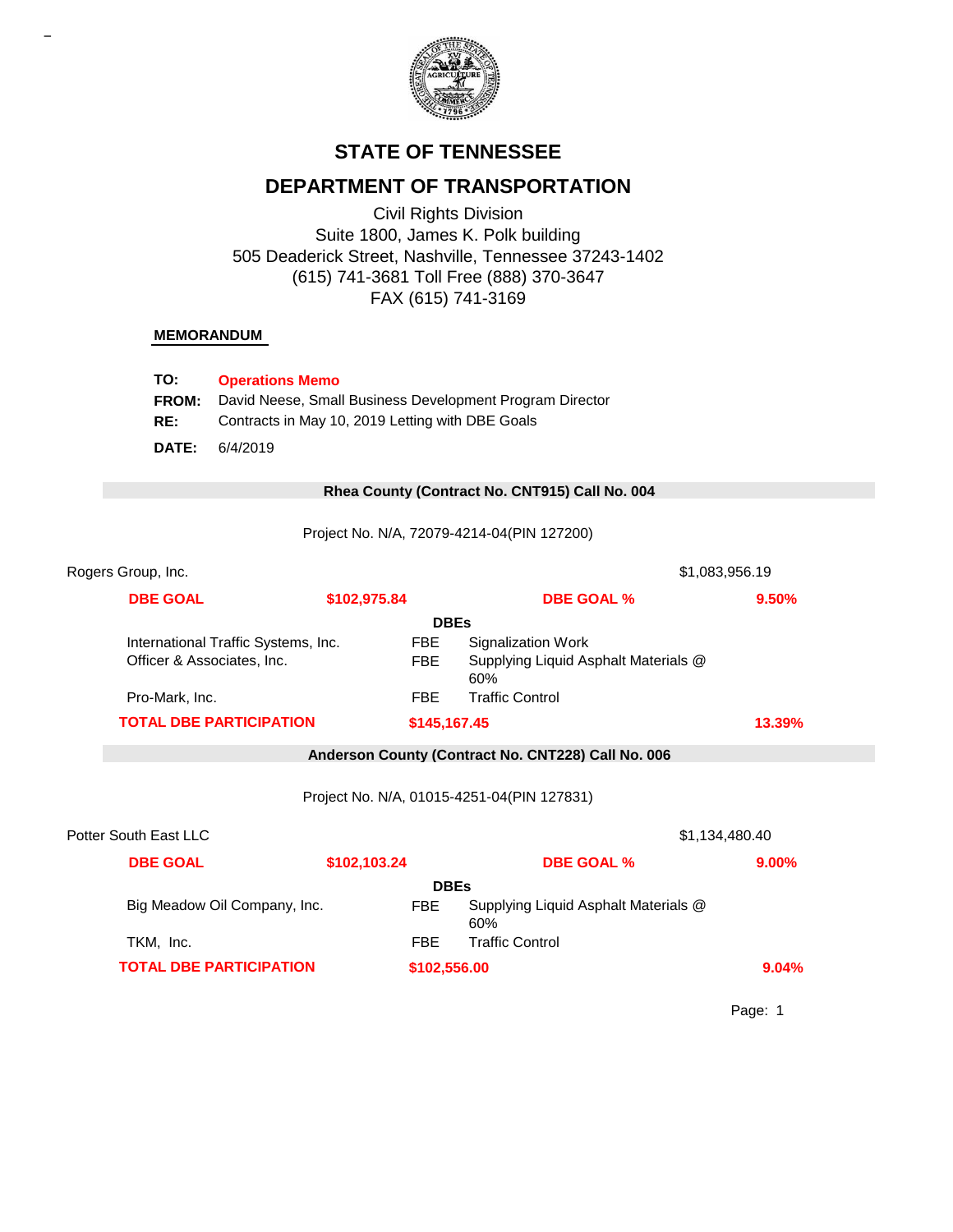|  |                                                                        |                                 | Bledsoe, Bradley, Cannon, etc. County (Contract No. CNT150) Call No. 013 |                |
|--|------------------------------------------------------------------------|---------------------------------|--------------------------------------------------------------------------|----------------|
|  |                                                                        |                                 |                                                                          |                |
|  | Pavement Restorations, Inc.                                            |                                 |                                                                          | \$275,233.60   |
|  | <b>DBE GOAL</b>                                                        | \$24,771.02                     | <b>DBE GOAL %</b>                                                        | 9.00%          |
|  |                                                                        | <b>DBEs</b>                     |                                                                          |                |
|  | Construction Warehouse, Inc.                                           | FBE                             | Supplying Materials @ 60%                                                |                |
|  | <b>TOTAL DBE PARTICIPATION</b>                                         | \$27,222.39                     |                                                                          | 9.89%          |
|  |                                                                        |                                 | Blount County (Contract No. CNT134) Call No. 015                         |                |
|  |                                                                        |                                 | Project No. N/A, 05022-4236-04(PIN 127818)                               |                |
|  | APAC-Atlantic, Inc.                                                    |                                 |                                                                          | \$5,453,828.10 |
|  | <b>DBE GOAL</b>                                                        | \$518,113.67                    | <b>DBE GOAL %</b>                                                        | 9.50%          |
|  |                                                                        | <b>DBEs</b>                     |                                                                          |                |
|  | ELC & Company, Inc.                                                    | <b>FBE</b>                      | Hauling Roadway Materials-Pea Gravel                                     |                |
|  | ELC & Company, Inc.<br>ProTech Coatings, Inc<br>Roadway Solutions, LLC | <b>FBE</b><br><b>FBE</b><br>FBE | Supplying Materials @ 60%<br><b>Bridge Deck Sealant</b><br>Guardrail     |                |
|  | <b>TOTAL DBE PARTICIPATION</b>                                         | \$524,036.68                    |                                                                          | 9.61%          |
|  |                                                                        |                                 | Marion County (Contract No. CNT030) Call No. 017                         |                |
|  |                                                                        |                                 | Project No. HSIP-156(13), 58016-3243-94(PIN 127218)                      |                |
|  | Whitaker Contracting Corp.                                             |                                 |                                                                          | \$1,869,219.03 |
|  | <b>DBE GOAL</b>                                                        | \$102,807.05                    | <b>DBE GOAL %</b>                                                        | 5.50%          |
|  |                                                                        | <b>DBEs</b>                     |                                                                          |                |
|  | First Place Finish, Inc.<br>Rutherford Contracting, Inc.               | FBE                             | <b>Traffic Control</b><br>MBE-BA Hauling Liquid Asphalt Material         |                |
|  | <b>TOTAL DBE PARTICIPATION</b>                                         | \$132,299.00                    |                                                                          | 7.08%          |
|  |                                                                        |                                 | Cheatham County (Contract No. CNT173) Call No. 018                       |                |
|  |                                                                        |                                 |                                                                          |                |
|  |                                                                        |                                 | Project No. STP-12(59), 11005-8232-14(PIN 127304)                        |                |
|  | Eubank Asphalt Paving & Sealing                                        |                                 |                                                                          | \$2,679,721.50 |
|  | <b>DBE GOAL</b>                                                        | \$187,580.51                    | <b>DBE GOAL %</b>                                                        | 7.00%          |
|  | SDM Construction, LLC                                                  | <b>DBEs</b><br><b>FBE</b>       | Hauling Liquid Asphalt Material                                          |                |
|  | <b>TOTAL DBE PARTICIPATION</b>                                         | \$190,000.00                    |                                                                          | 7.09%          |
|  |                                                                        |                                 |                                                                          |                |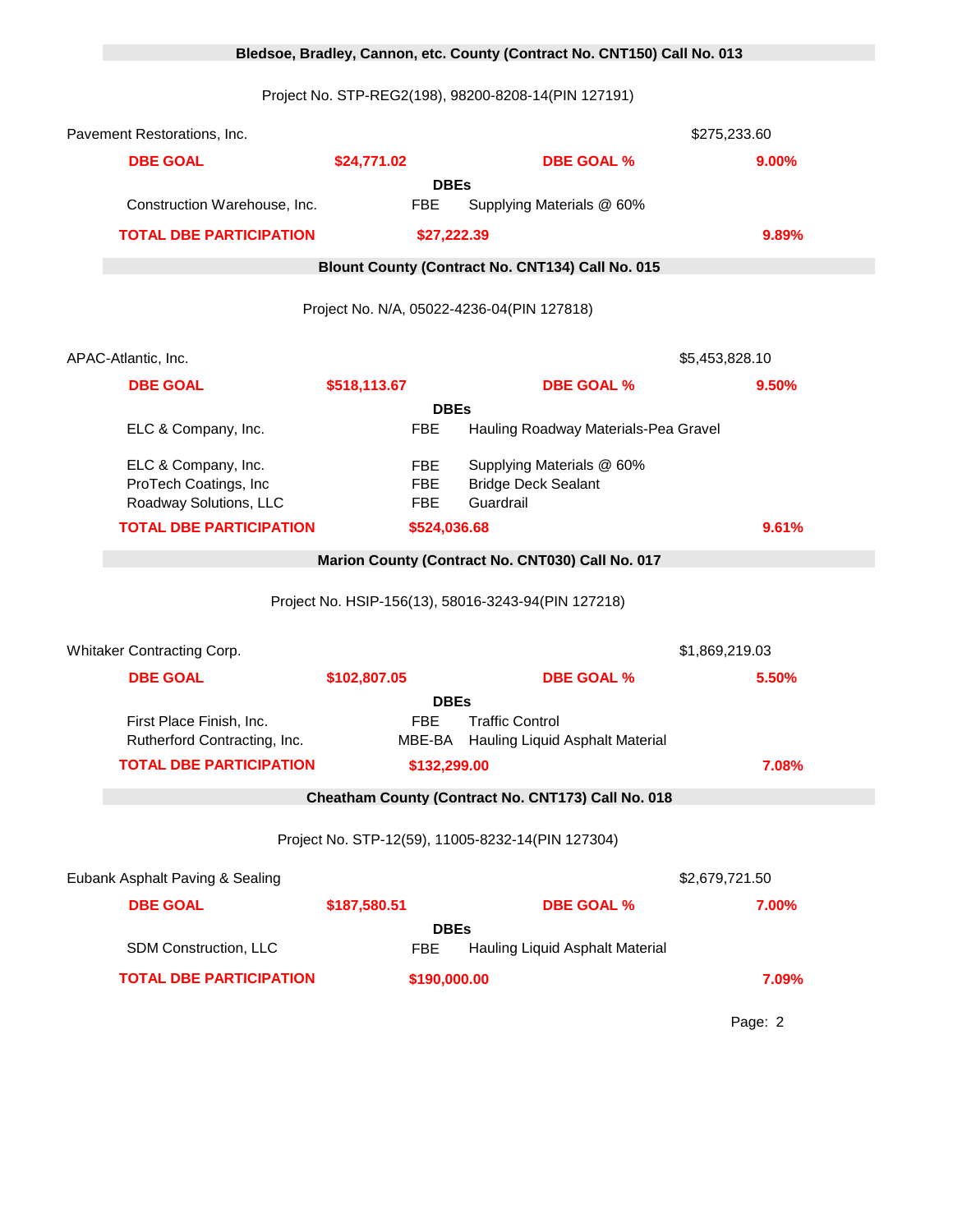# 0 **Clay County (Contract No. CNT171) Call No. 019**

Project No. HSIP-53(55), 14005-3215-94(PIN 127890)

| Rogers Group, Inc.                                   |              |              |                                                                       | \$629,681.04   |
|------------------------------------------------------|--------------|--------------|-----------------------------------------------------------------------|----------------|
| <b>DBE GOAL</b>                                      | \$44,077.67  |              | <b>DBE GOAL %</b>                                                     | 7.00%          |
|                                                      |              | <b>DBEs</b>  |                                                                       |                |
| Lestar Mineral Development, Inc.                     |              | MBE-BA       | Supplying Liquid Asphalt Materials @<br>60%                           |                |
| TKM, Inc.                                            |              | <b>FBE</b>   | <b>Traffic Control</b>                                                |                |
| <b>TOTAL DBE PARTICIPATION</b>                       |              | \$44,600.00  |                                                                       | 7.08%          |
|                                                      |              |              | Cocke County (Contract No. CNT004) Call No. 020                       |                |
|                                                      |              |              | Project No. N/A, 15003-4241-04(PIN 124322), 15003-8243-14(PIN 127094) |                |
| Newport Paving Company, Inc.                         |              |              |                                                                       | \$1,722,669.71 |
| <b>DBE GOAL</b>                                      | \$129,200.23 |              | <b>DBE GOAL %</b>                                                     | 7.50%          |
|                                                      |              | <b>DBEs</b>  |                                                                       |                |
| ELC & Company, Inc.                                  |              | <b>FBE</b>   | <b>Traffic Control</b>                                                |                |
| ELC & Company, Inc.                                  |              | <b>FBE</b>   | Hauling Roadway Materials-Pea Gravel                                  |                |
| Erosion Solutions, LLC                               |              | <b>FBE</b>   | <b>Erosion Control</b>                                                |                |
| <b>TOTAL DBE PARTICIPATION</b>                       |              | \$130,408.00 |                                                                       | 7.57%          |
|                                                      |              |              | Coffee County (Contract No. CNT140) Call No. 021                      |                |
|                                                      |              |              |                                                                       |                |
|                                                      |              |              | Project No. STP/HSIP-2(266), 16004-3217-94(PIN 127180)                |                |
| Rogers Group, Inc.                                   |              |              |                                                                       | \$1,584,161.00 |
| <b>DBE GOAL</b>                                      | \$118,812.08 |              | <b>DBE GOAL %</b>                                                     | 7.50%          |
|                                                      |              | <b>DBEs</b>  |                                                                       |                |
| SDM Construction, LLC                                |              | <b>FBE</b>   | Supplying Liquid Asphalt Materials @<br>60%                           |                |
| <b>TOTAL DBE PARTICIPATION</b>                       |              | \$190,000.00 |                                                                       | 11.99%         |
|                                                      |              |              | Davidson County (Contract No. CNT163) Call No. 023                    |                |
|                                                      |              |              | Project No. HSIP-12(60), 19036-3222-94(PIN 127324)                    |                |
| Rogers Group, Inc.                                   |              |              |                                                                       | \$386,487.00   |
| <b>DBE GOAL</b>                                      | \$28,986.53  |              | <b>DBE GOAL %</b>                                                     | 7.50%          |
|                                                      |              | <b>DBEs</b>  |                                                                       |                |
| Lestar Mineral Development, Inc.                     |              | MBE-BA       | Supplying Liquid Asphalt Materials @<br>60%                           |                |
| Professional Traffic Control Services,<br><b>LLC</b> |              | <b>FBE</b>   | <b>Highway Signing</b>                                                |                |
| Professional Traffic Control Services,<br><b>LLC</b> |              | <b>FBE</b>   | <b>Traffic Control</b>                                                |                |
| <b>TOTAL DBE PARTICIPATION</b>                       |              | \$32,804.00  |                                                                       | 8.49%          |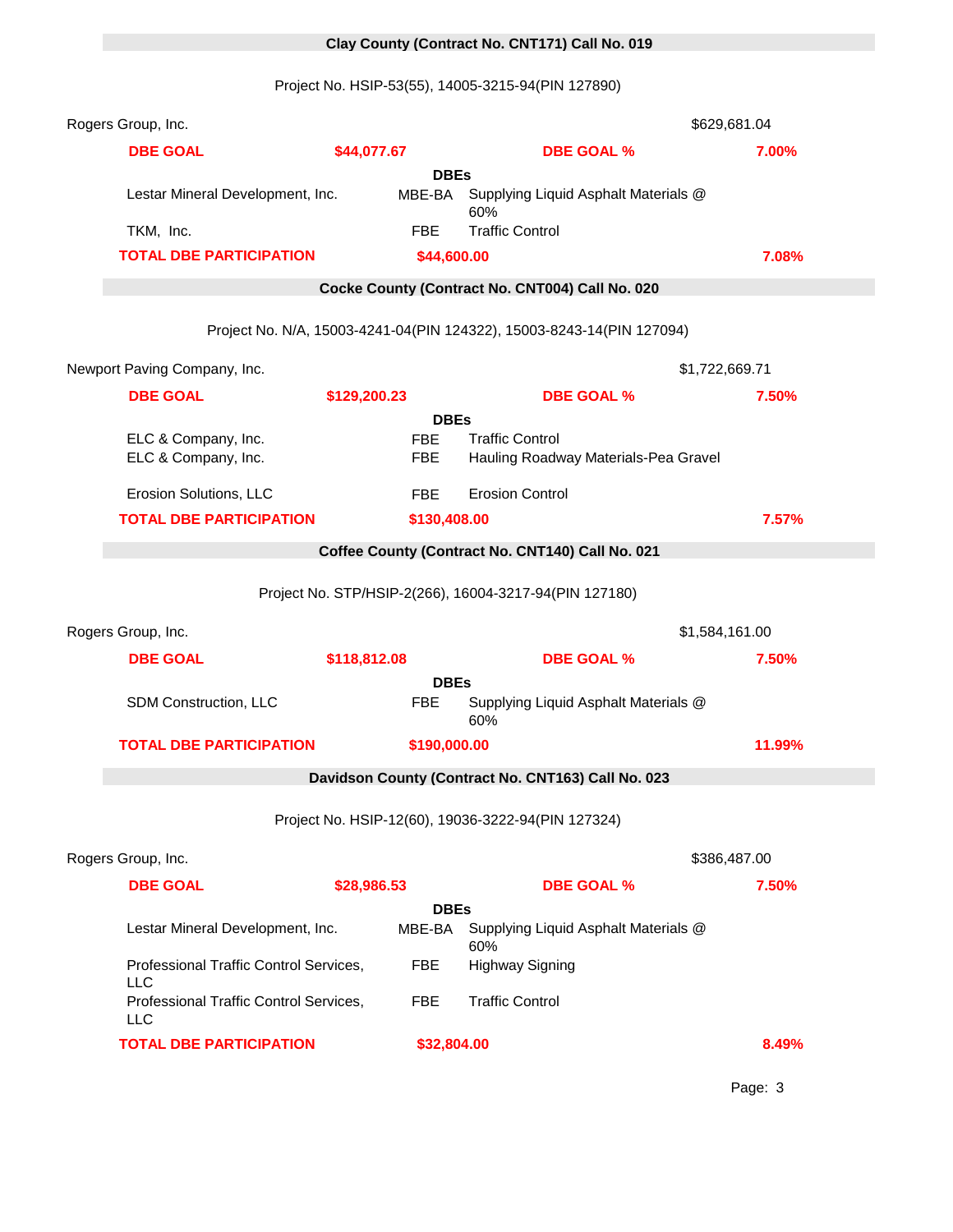# 0 **Davidson County (Contract No. CNT215) Call No. 024**

Project No. NH-100(87), 19044-8221-14(PIN 127306)

| <b>Vulcan Construction Materials, LLC</b> |                           | \$1,682,757.15                                         |              |  |
|-------------------------------------------|---------------------------|--------------------------------------------------------|--------------|--|
| <b>DBE GOAL</b>                           | \$117,793.00              | <b>DBE GOAL %</b>                                      | 7.00%        |  |
|                                           | <b>DBEs</b>               |                                                        |              |  |
| Jerry B. Young Construction, Inc.         | MBE-BA                    | Supplying Liquid Asphalt Materials @<br>60%            |              |  |
| SDM Construction, LLC                     | <b>FBE</b>                | Supplying Liquid Asphalt Materials @<br>60%            |              |  |
| The WMC Contracting Co., Inc.             | MBE-HA                    | Supplying Liquid Asphalt Materials @<br>60%            |              |  |
| <b>TOTAL DBE PARTICIPATION</b>            | \$353,379.00              |                                                        | 21.00%       |  |
|                                           |                           | Davidson County (Contract No. CNT160) Call No. 025     |              |  |
|                                           |                           | Project No. STP/HSIP-1(403), 19016-3208-94(PIN 127300) |              |  |
| Jones Bros. Contractors, LLC              |                           |                                                        | \$877,705.50 |  |
| <b>DBE GOAL</b>                           | \$83,382.02               | <b>DBE GOAL %</b>                                      | 9.50%        |  |
|                                           | <b>DBEs</b>               |                                                        |              |  |
| Tennatee Services, Inc.                   | MBE-NA                    | Supplying Liquid Asphalt Materials @<br>60%            |              |  |
| Tennatee Services, Inc.                   |                           | MBE-NA Hauling Liquid Asphalt Material                 |              |  |
| <b>TOTAL DBE PARTICIPATION</b>            | \$83,420.00               |                                                        | 9.50%        |  |
|                                           |                           | Dekalb County (Contract No. CNT145) Call No. 027       |              |  |
|                                           |                           | Project No. STP/HSIP-146(8), 21007-3227-94(PIN 126531) |              |  |
| Rogers Group, Inc.                        |                           |                                                        | \$430,886.20 |  |
| <b>DBE GOAL</b>                           | \$40,934.19               | <b>DBE GOAL %</b>                                      | 9.50%        |  |
| Lestar Mineral Development, Inc.          | <b>DBEs</b><br>MBE-BA     | Supplying Liquid Asphalt Materials @                   |              |  |
|                                           |                           | 60%                                                    |              |  |
| <b>TOTAL DBE PARTICIPATION</b>            | \$42,720.00               |                                                        | 9.91%        |  |
|                                           |                           | Dickson County (Contract No. CNT193) Call No. 029      |              |  |
|                                           |                           | Project No. HSIP-46(35), 22015-3215-94(PIN 127318)     |              |  |
| Eubank Asphalt Paving & Sealing           |                           |                                                        | \$827,402.40 |  |
| <b>DBE GOAL</b>                           | \$62,055.18               | <b>DBE GOAL %</b>                                      | 7.50%        |  |
| SDM Construction, LLC                     | <b>DBEs</b><br><b>FBE</b> | Hauling Liquid Asphalt Material                        |              |  |
| <b>TOTAL DBE PARTICIPATION</b>            | \$64,000.00               |                                                        | 7.74%        |  |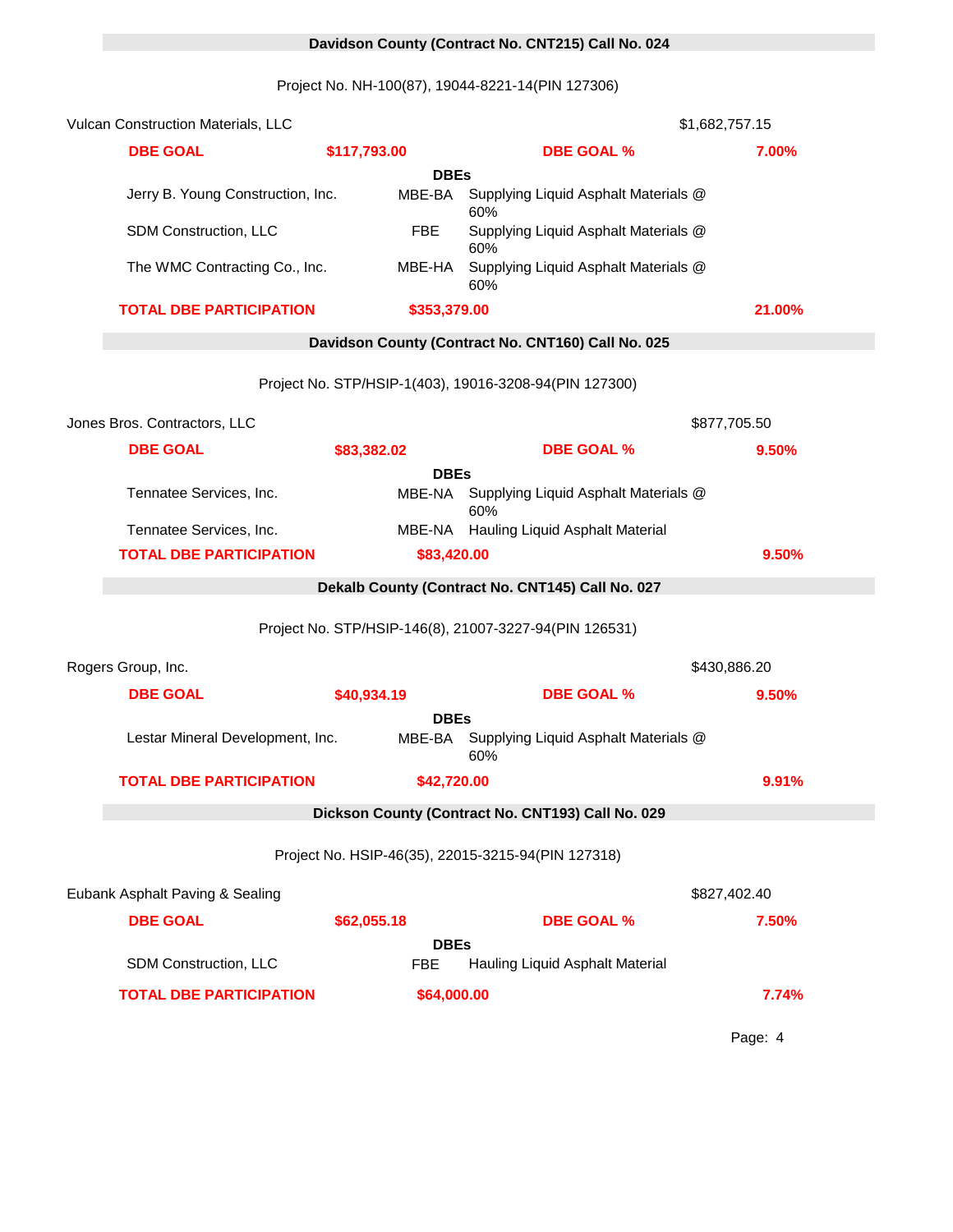# 0 **Dickson County (Contract No. CNT214) Call No. 030**

Project No. NH-1(407), 22002-4256-04(PIN 128677)

| Eubank Asphalt Paving & Sealing                  |                          |                                                                                | \$259,942.00   |
|--------------------------------------------------|--------------------------|--------------------------------------------------------------------------------|----------------|
| <b>DBE GOAL</b>                                  | \$38,991.30              | <b>DBE GOAL %</b>                                                              | 15.00%         |
|                                                  | <b>DBEs</b>              |                                                                                |                |
| Kimberly, Inc.<br>McFall Sod and Seeding, LLC    | <b>FBE</b><br><b>FBE</b> | <b>Erosion Control</b><br>Seed, Sod, Landscaping, Etc.                         |                |
| SDM Construction, LLC                            | <b>FBE</b>               | Hauling Liquid Asphalt Material                                                |                |
| <b>TOTAL DBE PARTICIPATION</b>                   | \$39,040.00              |                                                                                | 15.02%         |
|                                                  |                          | Dickson County (Contract No. CNT159) Call No. 031                              |                |
|                                                  |                          | Project No. STP/HSIP-1(404), 22002-3253-94(PIN 127310)                         |                |
| Eubank Asphalt Paving & Sealing                  |                          |                                                                                | \$1,045,430.00 |
| <b>DBE GOAL</b>                                  | \$88,861.55              | <b>DBE GOAL %</b>                                                              | 8.50%          |
|                                                  | <b>DBEs</b>              |                                                                                |                |
| SDM Construction, LLC                            | <b>FBE</b>               | Hauling Liquid Asphalt Material                                                |                |
| <b>TOTAL DBE PARTICIPATION</b>                   | \$91,000.00              |                                                                                | 8.70%          |
|                                                  |                          | Dyer County (Contract No. CNT195) Call No. 032                                 |                |
|                                                  |                          | Project No. HSIP-826(5), 23945-3480-94(PIN 126681)                             |                |
| Superior Traffic Control, LLC                    |                          |                                                                                | \$59,855.90    |
| <b>DBE GOAL</b>                                  | \$5,387.03               | <b>DBE GOAL %</b>                                                              | 9.00%          |
|                                                  | <b>DBEs</b>              |                                                                                |                |
| Tri-State Guardrail & Sign Co., Inc.             | <b>FBE</b>               | Guardrail                                                                      |                |
| <b>TOTAL DBE PARTICIPATION</b>                   | \$26,603.75              |                                                                                | 44.45%         |
|                                                  |                          | Franklin County (Contract No. CNT141) Call No. 033                             |                |
|                                                  |                          | Project No. STP/HSIP-50(63), 26005-3228-94(PIN 127179)                         |                |
| Tinsley Asphalt, LLC                             |                          |                                                                                | \$866,406.38   |
| <b>DBE GOAL</b>                                  | \$64,980.48              | <b>DBE GOAL %</b>                                                              | 7.50%          |
|                                                  | <b>DBEs</b>              |                                                                                |                |
| Pecs Construction, LLC<br>Pecs Construction, LLC | MBE-BA<br>MBE-BA         | Hauling Liquid Asphalt Material<br>Supplying Liquid Asphalt Materials @<br>60% |                |
| <b>TOTAL DBE PARTICIPATION</b>                   | \$70,210.00              |                                                                                | 8.10%          |
|                                                  |                          |                                                                                |                |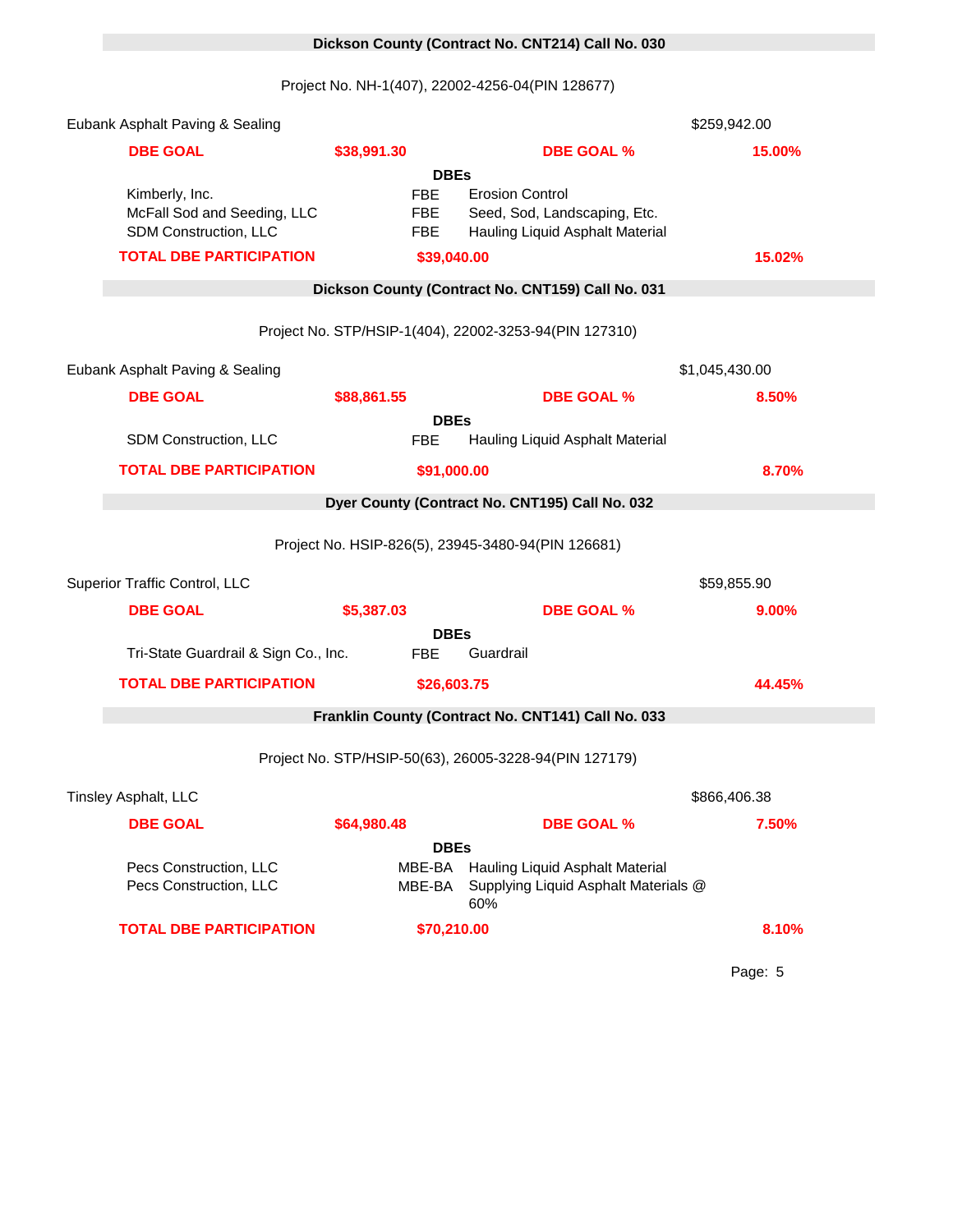# 0 **Gibson County (Contract No. CNT223) Call No. 034**

Project No. NH/HSIP-43(44), 27004-3282-94(PIN 127344)

| Delta Contracting Company, LLC                                   |                   |                                                                               | \$3,899,748.43 |
|------------------------------------------------------------------|-------------------|-------------------------------------------------------------------------------|----------------|
| <b>DBE GOAL</b>                                                  | \$116,992.45      | <b>DBE GOAL %</b>                                                             | 3.00%          |
|                                                                  | <b>DBEs</b>       |                                                                               |                |
| Damron Trucking, Inc.                                            | MBE-BA            | Supplying Liquid Asphalt Materials @<br>60%                                   |                |
| Damron Trucking, Inc.                                            |                   | MBE-BA Hauling Liquid Asphalt Material                                        |                |
| <b>TOTAL DBE PARTICIPATION</b>                                   | \$117,200.00      |                                                                               | 3.01%          |
|                                                                  |                   | Gibson County (Contract No. CNT220) Call No. 035                              |                |
|                                                                  |                   | Project No. N/A, 27001-4244-04(PIN 128400), 27002-3231-94(PIN 127347)         |                |
| Delta Contracting Company, LLC                                   |                   |                                                                               | \$4,849,834.62 |
| <b>DBE GOAL</b>                                                  | \$193,993.38      | <b>DBE GOAL %</b>                                                             | 4.00%          |
|                                                                  | <b>DBEs</b>       |                                                                               |                |
| Damron Trucking, Inc.                                            | MBE-BA            | Supplying Liquid Asphalt Materials @<br>60%                                   |                |
| Damron Trucking, Inc.                                            |                   | MBE-BA Hauling Liquid Asphalt Material                                        |                |
| <b>TOTAL DBE PARTICIPATION</b>                                   | \$195,200.00      |                                                                               | 4.02%          |
|                                                                  |                   | Greene County (Contract No. CNT199) Call No. 037                              |                |
|                                                                  |                   | Project No. HSIP-70(27), 30006-3231-94(PIN 127073), 30006-4231-04(PIN 127073) |                |
| Summers-Taylor, Inc.                                             |                   |                                                                               | \$3,348,201.05 |
| <b>DBE GOAL</b>                                                  | \$200,892.06      | <b>DBE GOAL %</b>                                                             | 6.00%          |
|                                                                  | <b>DBEs</b>       |                                                                               |                |
| Dykes Trucking, Inc.                                             | <b>FBE</b>        | Hauling Roadway Materials-Pea Gravel                                          |                |
| Road Runner Highway Signs, LLC<br>Road Runner Highway Signs, LLC |                   | MBE-HA Guardrail<br>MBE-HA Highway Signing                                    |                |
| <b>TOTAL DBE PARTICIPATION</b>                                   | \$206,945.00      |                                                                               | 6.18%          |
|                                                                  |                   | Hamilton County (Contract No. CNT146) Call No. 039                            |                |
|                                                                  |                   | Project No. HSIP-58(52), 33039-3213-94(PIN 127891), 33039-4213-04(PIN 127891) |                |
| Talley Construction Company, Inc.                                |                   |                                                                               | \$590,526.76   |
| <b>DBE GOAL</b>                                                  | \$59,052.68       | <b>DBE GOAL %</b>                                                             | 10.00%         |
|                                                                  | <b>DBEs</b>       |                                                                               |                |
| Pro-Mark, Inc.<br>Roadway Solutions, LLC                         | FBE<br><b>FBE</b> | <b>Traffic Control</b><br>Guardrail                                           |                |
| <b>TOTAL DBE PARTICIPATION</b>                                   | \$75,300.00       |                                                                               | 12.75%         |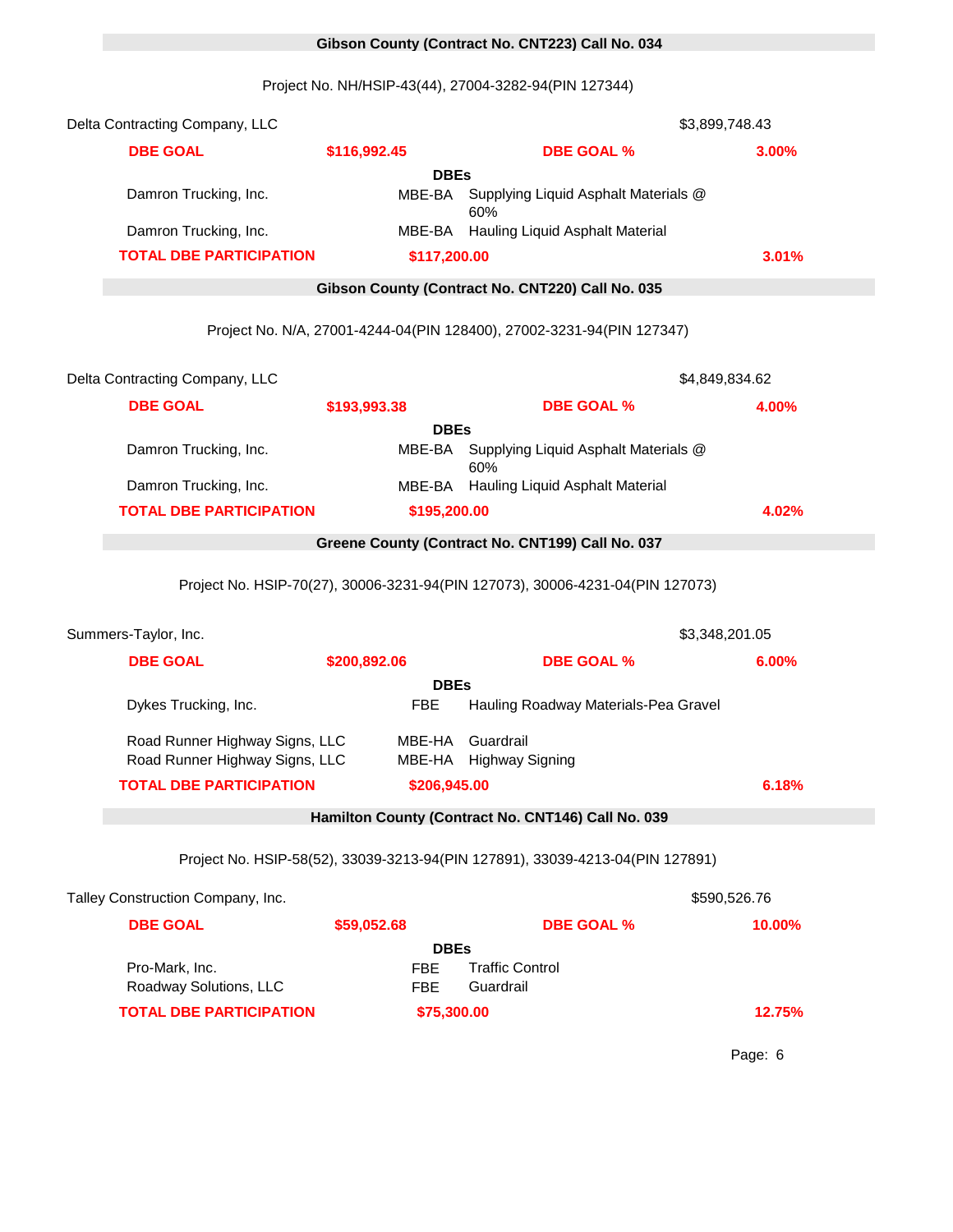# Project No. N/A, 33052-4254-04(PIN 127234), 33052-8254-14(PIN 127234) Wright Brothers Construction Company, Inc. 15741 10 1574 1675 1681 1691 1691 1691 1692,630,547.10 **DBE GOAL \$184,138.30 DBE GOAL % 7.00% DBEs** ProTech Coatings, Inc FBE Bridge Deck Sealant **TOTAL DBE PARTICIPATION \$184,230.00 7.00%** 0 **Hamilton County (Contract No. CNT231) Call No. 041** Project No. NH-153(15), 33052-4256-04(PIN 128766) Thomas Brothers Construction Company, Inc. 16028 10028 \$616,743.00 **DBE GOAL \$61,674.30 DBE GOAL % 10.00% DBEs** Erosion Solutions, LLC FBE Erosion Control Global Infrastructure, Inc. MBE-NA Engineering **TOTAL DBE PARTICIPATION \$68,744.00 11.15%** 0 **Hawkins County (Contract No. CNT182) Call No. 044** Project No. HSIP-66(53), 37005-3213-94(PIN 127071) APAC-Atlantic, Inc. 15957 \$1,369,945.00 **DBE GOAL \$54,797.80 DBE GOAL % 4.00% DBEs** ELC & Company, Inc. The Supplying Liquid Asphalt Materials @ 60% ELC & Company, Inc. The FBE Hauling Liquid Asphalt Material Roadway Solutions, LLC FBE Guardrail **TOTAL DBE PARTICIPATION \$57,788.65 4.22%** 0 **Hawkins County (Contract No. CNT038) Call No. 045** Project No. STP/HSIP-346(11), 37018-3229-94(PIN 127819) W-L Construction & Paving, Inc. 16030 \$1,220,671.57 **DBE GOAL \$85,447.01 DBE GOAL % 7.00% DBEs** ALH Construction Company FBE Concrete Structure, Retaining Walls Dykes Trucking, Inc. THE Traffic Control **TOTAL DBE PARTICIPATION \$90,693.00 7.43%**

0 **Hamilton County (Contract No. CNT087) Call No. 040**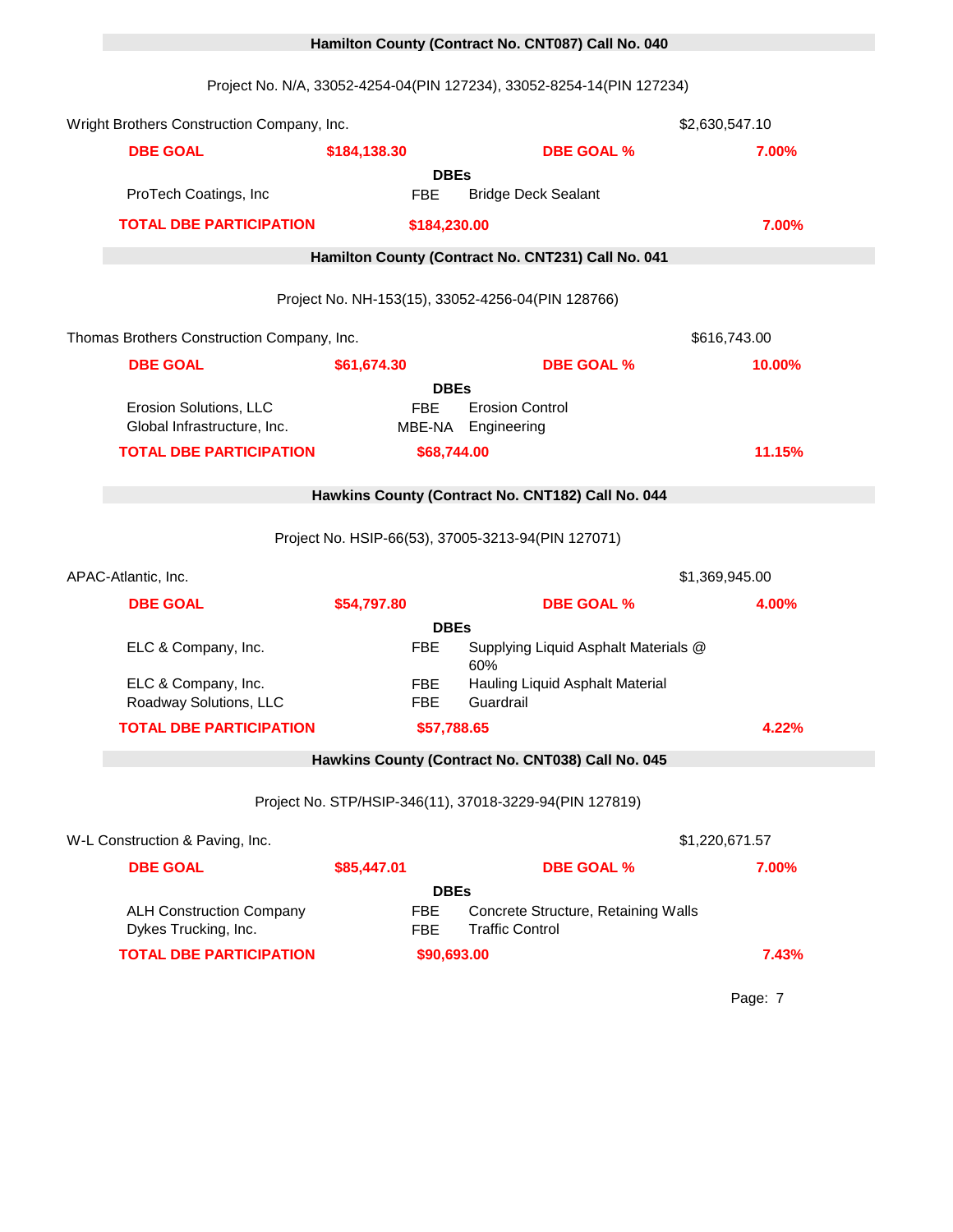# 0 **Haywood County (Contract No. CNT165) Call No. 046**

Project No. HSIP-1(398), 38002-3218-94(PIN 127350)

| <b>Ford Construction Company</b>    |              |                                                     | \$1,577,348.74 |
|-------------------------------------|--------------|-----------------------------------------------------|----------------|
| <b>DBE GOAL</b>                     | \$78,867.44  | <b>DBE GOAL %</b>                                   | 5.00%          |
|                                     | <b>DBEs</b>  |                                                     |                |
| Interstate Transportation, LLC      | <b>FBE</b>   | Supplying Liquid Asphalt Materials @<br>60%         |                |
| Interstate Transportation, LLC      | <b>FBE</b>   | Hauling Liquid Asphalt Material                     |                |
| <b>TOTAL DBE PARTICIPATION</b>      | \$83,669.38  |                                                     | 5.30%          |
|                                     |              | Jefferson County (Contract No. CNT225) Call No. 047 |                |
|                                     |              | Project No. HSIP-34(120), 45006-3245-94(PIN 127096) |                |
|                                     |              |                                                     |                |
| APAC-Atlantic, Inc.                 |              |                                                     | \$2,857,845.80 |
| <b>DBE GOAL</b>                     | \$142,892.29 | <b>DBE GOAL %</b>                                   | 5.00%          |
|                                     | <b>DBEs</b>  |                                                     |                |
| ELC & Company, Inc.                 | <b>FBE</b>   | Hauling Liquid Asphalt Material                     |                |
| ELC & Company, Inc.                 | <b>FBE</b>   | Hauling Roadway Materials-Stone                     |                |
| ELC & Company, Inc.                 | <b>FBE</b>   | Supplying Liquid Asphalt Materials @<br>60%         |                |
| Roadway Solutions, LLC              | <b>FBE</b>   | Guardrail                                           |                |
| <b>TOTAL DBE PARTICIPATION</b>      | \$144,115.50 |                                                     | 5.04%          |
|                                     |              | Jefferson County (Contract No. CNT205) Call No. 048 |                |
|                                     |              |                                                     |                |
|                                     |              | Project No. STP-363(2), 45028-4207-04(PIN 128749)   |                |
| Southern Constructors, Inc.         |              |                                                     | \$560,373.00   |
| <b>DBE GOAL</b>                     | \$56,037.30  | <b>DBE GOAL %</b>                                   | 10.00%         |
|                                     | <b>DBEs</b>  |                                                     |                |
| B & B Lawn Services, Inc.           | MBE-BA       | <b>Erosion Control</b>                              |                |
| ELC & Company, Inc.                 | <b>FBE</b>   | <b>Traffic Control</b>                              |                |
| ELC & Company, Inc.                 | <b>FBE</b>   | Hauling Roadway Materials                           |                |
| International Traffic Systems, Inc. | <b>FBE</b>   | <b>Signalization Work</b>                           |                |
| Roadway Solutions, LLC              | <b>FBE</b>   | Guardrail                                           |                |
| <b>TOTAL DBE PARTICIPATION</b>      | \$56,281.28  |                                                     | 10.04%         |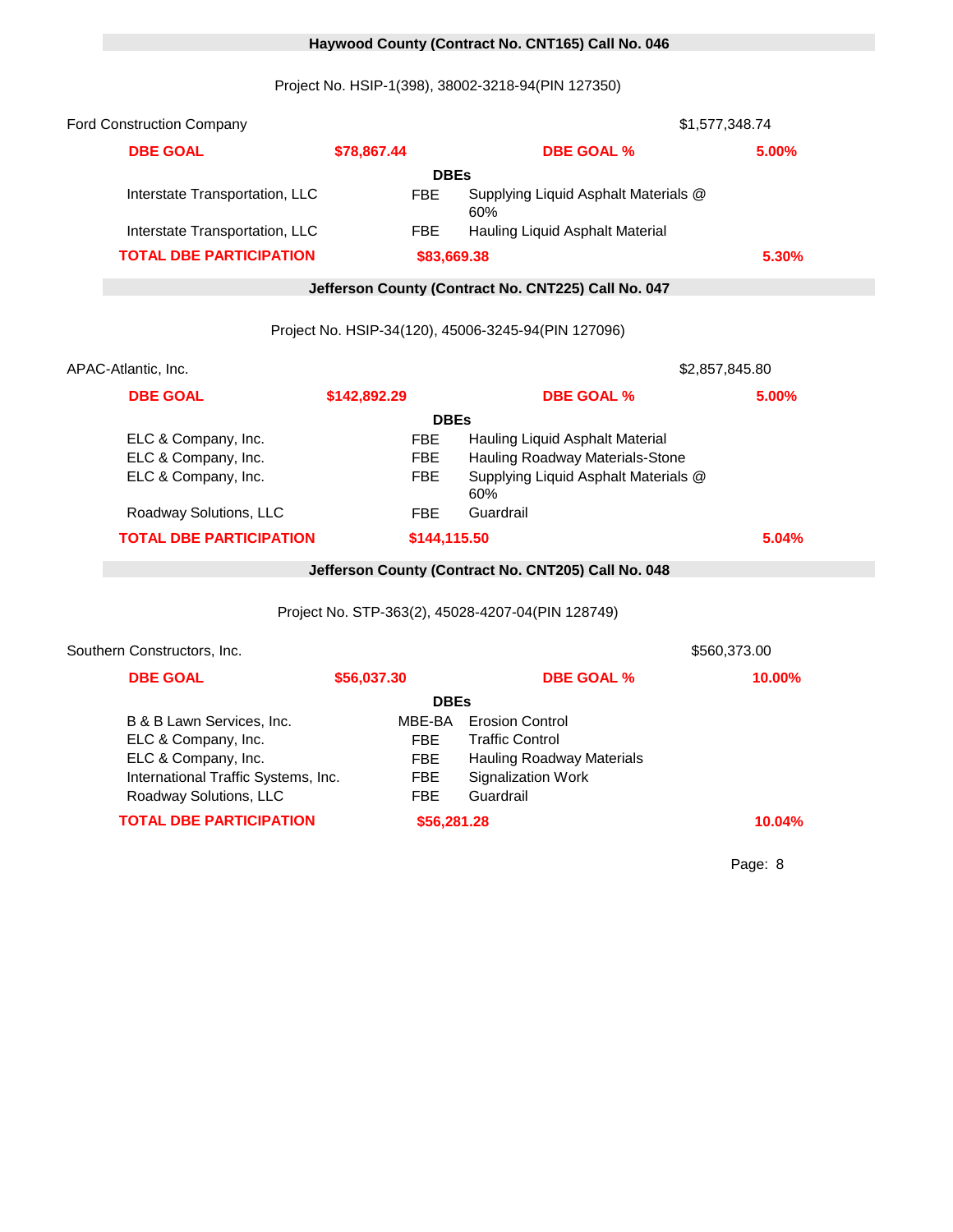### 0 **Knox County (Contract No. CNT014) Call No. 049**

Project No. BR-NH-1(311), 47010-3232-94(PIN 101623)

| Bell & Associates Construction, LP                                                                                                                                   |                                                                |                                                                                                                                                                                                                         | \$17,356,589.84 |
|----------------------------------------------------------------------------------------------------------------------------------------------------------------------|----------------------------------------------------------------|-------------------------------------------------------------------------------------------------------------------------------------------------------------------------------------------------------------------------|-----------------|
| <b>DBE GOAL</b>                                                                                                                                                      | \$1,735,658.98                                                 | <b>DBE GOAL %</b>                                                                                                                                                                                                       | 10.00%          |
|                                                                                                                                                                      | <b>DBEs</b>                                                    |                                                                                                                                                                                                                         |                 |
| B & B Lawn Services, Inc.<br>Campbell Construction, Inc.<br>ELC & Company, Inc.<br>ELC & Company, Inc.<br>G & G Rebar, Inc.<br><b>Great Lakes Metals Corporation</b> | MBE-BA<br><b>FBE</b><br><b>FBE</b><br><b>FBE</b><br><b>FBE</b> | <b>Erosion Control</b><br>Reinforcing Steel, Structures-Bridges<br><b>Traffic Control</b><br><b>Hauling Roadway Materials</b><br>MFBE-HA Reinforcing Steel, Structures-Bridges<br>Reinforcing Steel, Structures-Bridges |                 |
| J. M. Hanner Construction Co., Inc.<br>Tennessee Texture, LLC<br>Volunteer Rebar, LLC                                                                                | MBE-BA<br><b>FBE</b><br><b>AFRI</b>                            | <b>Concrete Flat Work</b><br><b>Texture Coating, Painting</b><br>Reinforcing Steel, Structures-Bridges                                                                                                                  |                 |
| <b>TOTAL DBE PARTICIPATION</b>                                                                                                                                       | \$1,740,147.76                                                 |                                                                                                                                                                                                                         | 10.03%          |
|                                                                                                                                                                      |                                                                | Lincoln County (Contract No. CNT153) Call No. 051                                                                                                                                                                       |                 |
|                                                                                                                                                                      |                                                                | Project No. NH/HSIP-10(78), 52002-3242-94(PIN 127311)                                                                                                                                                                   |                 |
| Lincoln Paving, LLC                                                                                                                                                  |                                                                |                                                                                                                                                                                                                         | \$1,296,182.14  |
| <b>DBE GOAL</b>                                                                                                                                                      | \$84,251.84                                                    | <b>DBE GOAL %</b>                                                                                                                                                                                                       | 6.50%           |
|                                                                                                                                                                      | <b>DBEs</b>                                                    |                                                                                                                                                                                                                         |                 |
| First Place Finish, Inc.<br>Pecs Construction, LLC<br>TKM, Inc.                                                                                                      | <b>FBE</b><br>MBE-BA<br><b>FBE</b>                             | <b>Traffic Control</b><br>Hauling Liquid Asphalt Material<br><b>Traffic Control</b>                                                                                                                                     |                 |
| <b>TOTAL DBE PARTICIPATION</b>                                                                                                                                       | \$143,189.00                                                   |                                                                                                                                                                                                                         | 11.05%          |
|                                                                                                                                                                      |                                                                | Madison County (Contract No. CNT216) Call No. 052                                                                                                                                                                       |                 |
|                                                                                                                                                                      |                                                                | Project No. NH/HSIP-5(112), 57008-3238-94(PIN 127341)                                                                                                                                                                   |                 |
| Delta Contracting Company, LLC                                                                                                                                       |                                                                |                                                                                                                                                                                                                         | \$1,555,476.50  |
| <b>DBE GOAL</b>                                                                                                                                                      | \$54,441.68                                                    | <b>DBE GOAL %</b>                                                                                                                                                                                                       | 3.50%           |
|                                                                                                                                                                      | <b>DBEs</b>                                                    |                                                                                                                                                                                                                         |                 |
| Damron Trucking, Inc.                                                                                                                                                | MBE-BA                                                         | Supplying Liquid Asphalt Materials @<br>60%                                                                                                                                                                             |                 |
| Damron Trucking, Inc.                                                                                                                                                | MBE-BA                                                         | Hauling Liquid Asphalt Material                                                                                                                                                                                         |                 |
| <b>TOTAL DBE PARTICIPATION</b>                                                                                                                                       | \$55,200.00                                                    |                                                                                                                                                                                                                         | 3.55%           |
|                                                                                                                                                                      |                                                                | Marion County (Contract No. CNT144) Call No. 053                                                                                                                                                                        |                 |
|                                                                                                                                                                      |                                                                | Project No. STP/HSIP-377(1), 58017-3203-94(PIN 127188)                                                                                                                                                                  |                 |
| Tinsley Asphalt, LLC                                                                                                                                                 |                                                                |                                                                                                                                                                                                                         | \$259,688.21    |
| <b>DBE GOAL</b>                                                                                                                                                      | \$15,581.29                                                    | <b>DBE GOAL %</b>                                                                                                                                                                                                       | 6.00%           |
|                                                                                                                                                                      | <b>DBEs</b>                                                    |                                                                                                                                                                                                                         |                 |

|                                | <b>DBES</b> |                                             |       |
|--------------------------------|-------------|---------------------------------------------|-------|
| <b>SDM Construction, LLC</b>   | FBE.        | Hauling Liquid Asphalt Material             |       |
| <b>SDM Construction, LLC</b>   | FBE         | Supplying Liquid Asphalt Materials @<br>60% |       |
| <b>TOTAL DBE PARTICIPATION</b> |             | \$16,262,40                                 | 6.26% |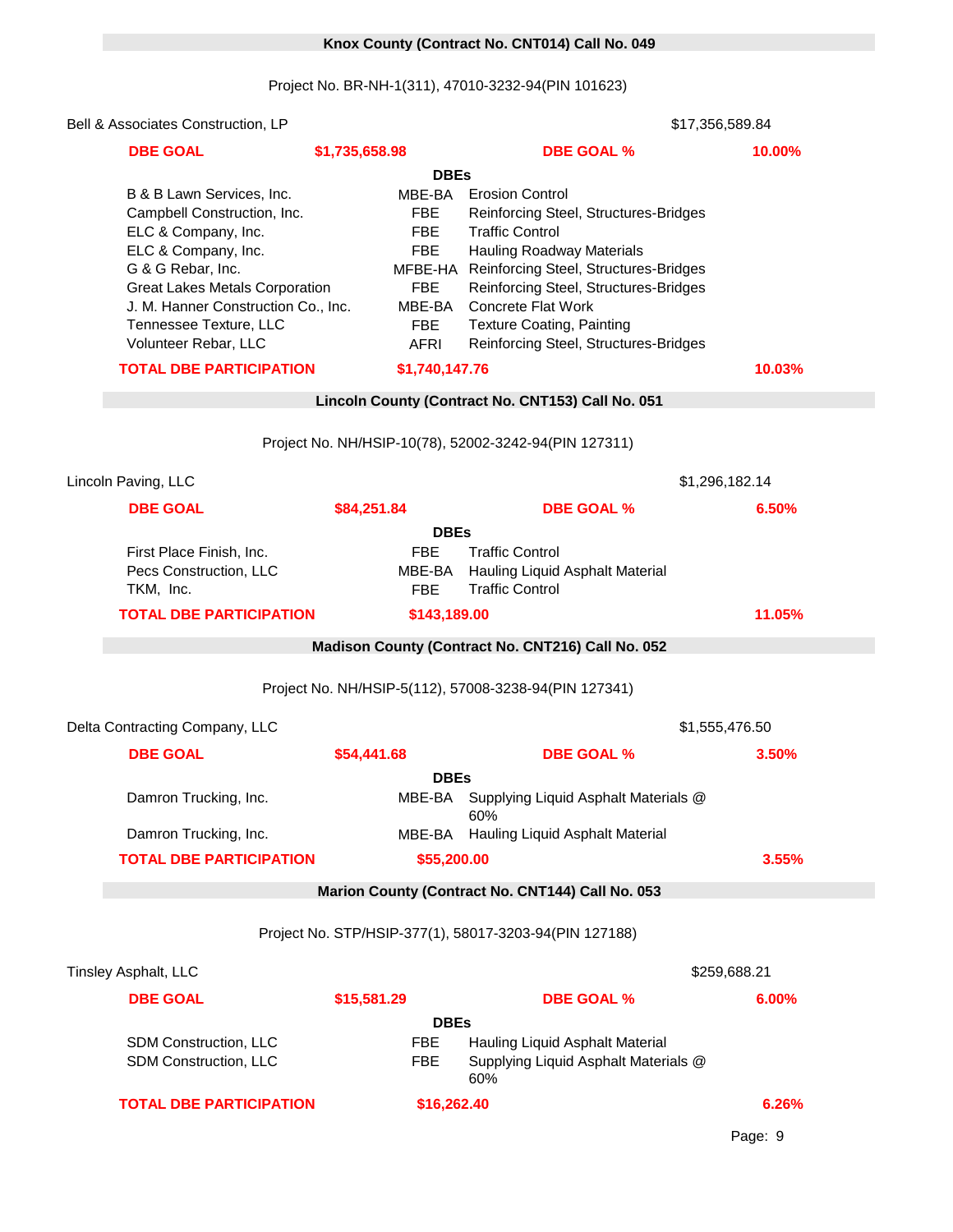# 0 **Marion County (Contract No. CNT229) Call No. 054**

Project No. STP-2(271), 58002-4246-04(PIN 128666)

| Dement Construction Company, LLC                                            |              |                                    |                                                                        | \$16,479,135.45 |
|-----------------------------------------------------------------------------|--------------|------------------------------------|------------------------------------------------------------------------|-----------------|
| <b>DBE GOAL</b>                                                             | \$741,561.10 |                                    | <b>DBE GOAL %</b>                                                      | 4.50%           |
|                                                                             |              | <b>DBEs</b>                        |                                                                        |                 |
| Erosion Solutions, LLC<br>Roadway Solutions, LLC                            |              | <b>FBE</b><br><b>FBE</b>           | <b>Erosion Control</b><br>Guardrail                                    |                 |
| <b>TOTAL DBE PARTICIPATION</b>                                              |              | \$745,977.00                       |                                                                        | 4.53%           |
|                                                                             |              |                                    | Marshall County (Contract No. CNT170) Call No. 056                     |                 |
|                                                                             |              |                                    | Project No. HSIP-50(67), 59069-3212-94(PIN 127323)                     |                 |
| Lincoln Paving, LLC                                                         |              |                                    |                                                                        | \$993,029.65    |
| <b>DBE GOAL</b>                                                             | \$44,686.33  |                                    | <b>DBE GOAL %</b>                                                      | 4.50%           |
|                                                                             |              | <b>DBEs</b>                        |                                                                        |                 |
| Pecs Construction, LLC<br>TKM, Inc.<br>Tri-State Guardrail & Sign Co., Inc. |              | MBE-BA<br><b>FBE</b><br><b>FBE</b> | Hauling Liquid Asphalt Material<br><b>Traffic Control</b><br>Guardrail |                 |
| <b>TOTAL DBE PARTICIPATION</b>                                              |              | \$79,005.50                        |                                                                        | 7.96%           |
|                                                                             |              |                                    | Maury County (Contract No. CNT135) Call No. 057                        |                 |
|                                                                             |              |                                    |                                                                        |                 |
|                                                                             |              |                                    | Project No. NH/HSIP-99(58), 60010-3218-94(PIN 127294)                  |                 |
| Rogers Group, Inc.                                                          |              |                                    |                                                                        | \$1,570,050.00  |
| <b>DBE GOAL</b>                                                             | \$125,604.00 |                                    | <b>DBE GOAL %</b>                                                      | 8.00%           |
|                                                                             |              | <b>DBEs</b>                        |                                                                        |                 |
| Lestar Mineral Development, Inc.                                            |              |                                    | MBE-BA Supplying Liquid Asphalt Materials @<br>60%                     |                 |
| <b>TOTAL DBE PARTICIPATION</b>                                              |              | \$126,600.00                       |                                                                        | 8.06%           |
|                                                                             |              |                                    | McMinn County (Contract No. CNT147) Call No. 058                       |                 |
|                                                                             |              |                                    | Project No. HSIP-39(17), 54010-3220-94(PIN 127889)                     |                 |
| Rogers Group, Inc.                                                          |              |                                    |                                                                        | \$514,379.40    |
| <b>DBE GOAL</b>                                                             | \$23,147.07  |                                    | <b>DBE GOAL %</b>                                                      | 4.50%           |
|                                                                             |              | <b>DBEs</b>                        |                                                                        |                 |
| Officer & Associates, Inc.                                                  |              | <b>FBE</b>                         | Supplying Liquid Asphalt Materials @<br>60%                            |                 |
| Pro-Mark, Inc.                                                              |              | <b>FBE</b>                         | <b>Traffic Control</b>                                                 |                 |
| <b>TOTAL DBE PARTICIPATION</b>                                              |              | \$23,147.07                        |                                                                        | 4.50%           |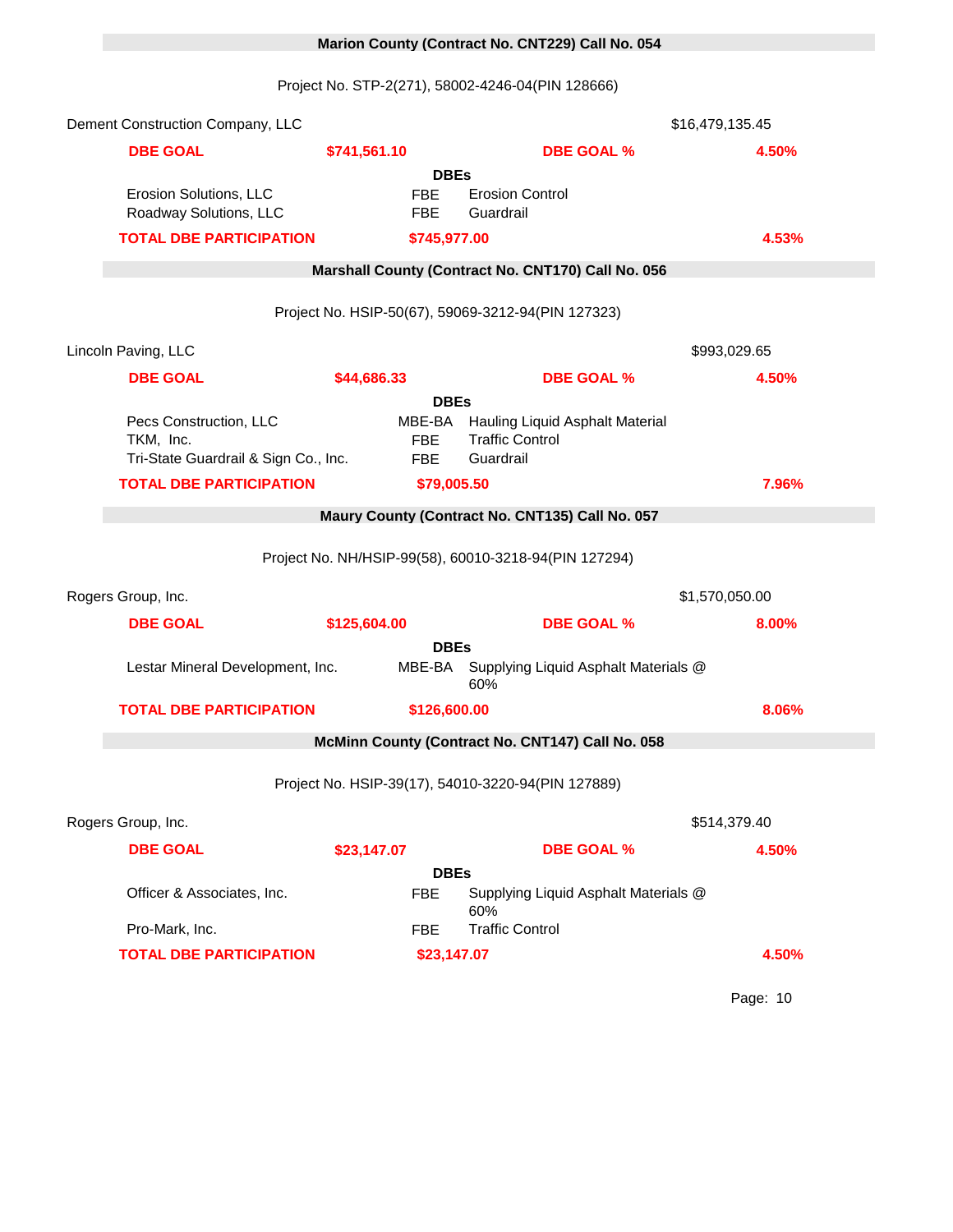# 0 **Montgomery County (Contract No. CNT164) Call No. 059**

Project No. NH/HSIP-374(18), 63374-3223-94(PIN 127301)

| Vulcan Construction Materials, LLC                                      |                                    |             |                                                                                | \$2,178,236.70 |
|-------------------------------------------------------------------------|------------------------------------|-------------|--------------------------------------------------------------------------------|----------------|
| <b>DBE GOAL</b>                                                         | \$87,129.47                        |             | <b>DBE GOAL %</b>                                                              | 4.00%          |
| The WMC Contracting Co., Inc.                                           | MBE-HA                             | <b>DBEs</b> | Supplying Liquid Asphalt Materials @<br>60%                                    |                |
| <b>TOTAL DBE PARTICIPATION</b>                                          | \$87,129.47                        |             |                                                                                | 4.00%          |
|                                                                         |                                    |             | Overton County (Contract No. CNT184) Call No. 060                              |                |
|                                                                         |                                    |             | Project No. HSIP-111(98), 67001-3289-94(PIN 118541)                            |                |
| Rogers Group, Inc.                                                      |                                    |             |                                                                                | \$2,183,284.71 |
| <b>DBE GOAL</b>                                                         | \$218,328.47                       |             | <b>DBE GOAL %</b>                                                              | 10.00%         |
|                                                                         |                                    | <b>DBEs</b> |                                                                                |                |
| Erosion Solutions, LLC<br>Lestar Mineral Development, Inc.<br>TKM, Inc. | <b>FBE</b><br>MBE-BA<br><b>FBE</b> |             | <b>Erosion Control</b><br>Supplying Materials @ 60%<br><b>Traffic Control</b>  |                |
| <b>TOTAL DBE PARTICIPATION</b>                                          | \$219,400.00                       |             |                                                                                | 10.05%         |
|                                                                         |                                    |             | Overton County (Contract No. CNT175) Call No. 061                              |                |
|                                                                         |                                    |             | Project No. N/A, 67013-4210-04(PIN 127893)                                     |                |
| Rogers Group, Inc.                                                      |                                    |             |                                                                                | \$1,556,730.79 |
| <b>DBE GOAL</b>                                                         | \$77,836.54                        |             | <b>DBE GOAL %</b>                                                              | 5.00%          |
|                                                                         |                                    | <b>DBEs</b> |                                                                                |                |
| Lestar Mineral Development, Inc.                                        |                                    |             | MBE-BA Supplying Liquid Asphalt Materials @<br>60%                             |                |
| <b>TOTAL DBE PARTICIPATION</b>                                          | \$107,400.00                       |             |                                                                                | 6.90%          |
|                                                                         |                                    |             | Perry County (Contract No. CNT177) Call No. 062                                |                |
|                                                                         |                                    |             | Project No. HSIP-100(86), 68005-3206-94(PIN 127929)                            |                |
| Delta Contracting Company, LLC                                          |                                    |             |                                                                                | \$2,423,967.82 |
| <b>DBE GOAL</b>                                                         | \$109,078.55                       |             | <b>DBE GOAL %</b>                                                              | 4.50%          |
|                                                                         |                                    | <b>DBEs</b> |                                                                                |                |
| Damron Trucking, Inc.<br>Damron Trucking, Inc.                          | MBE-BA<br>MBE-BA                   |             | Hauling Liquid Asphalt Material<br>Supplying Liquid Asphalt Materials @<br>60% |                |
| Tri-State Guardrail & Sign Co., Inc.                                    | <b>FBE</b>                         |             | Guardrail                                                                      |                |
| <b>TOTAL DBE PARTICIPATION</b>                                          | \$109,200.00                       |             |                                                                                | 4.51%          |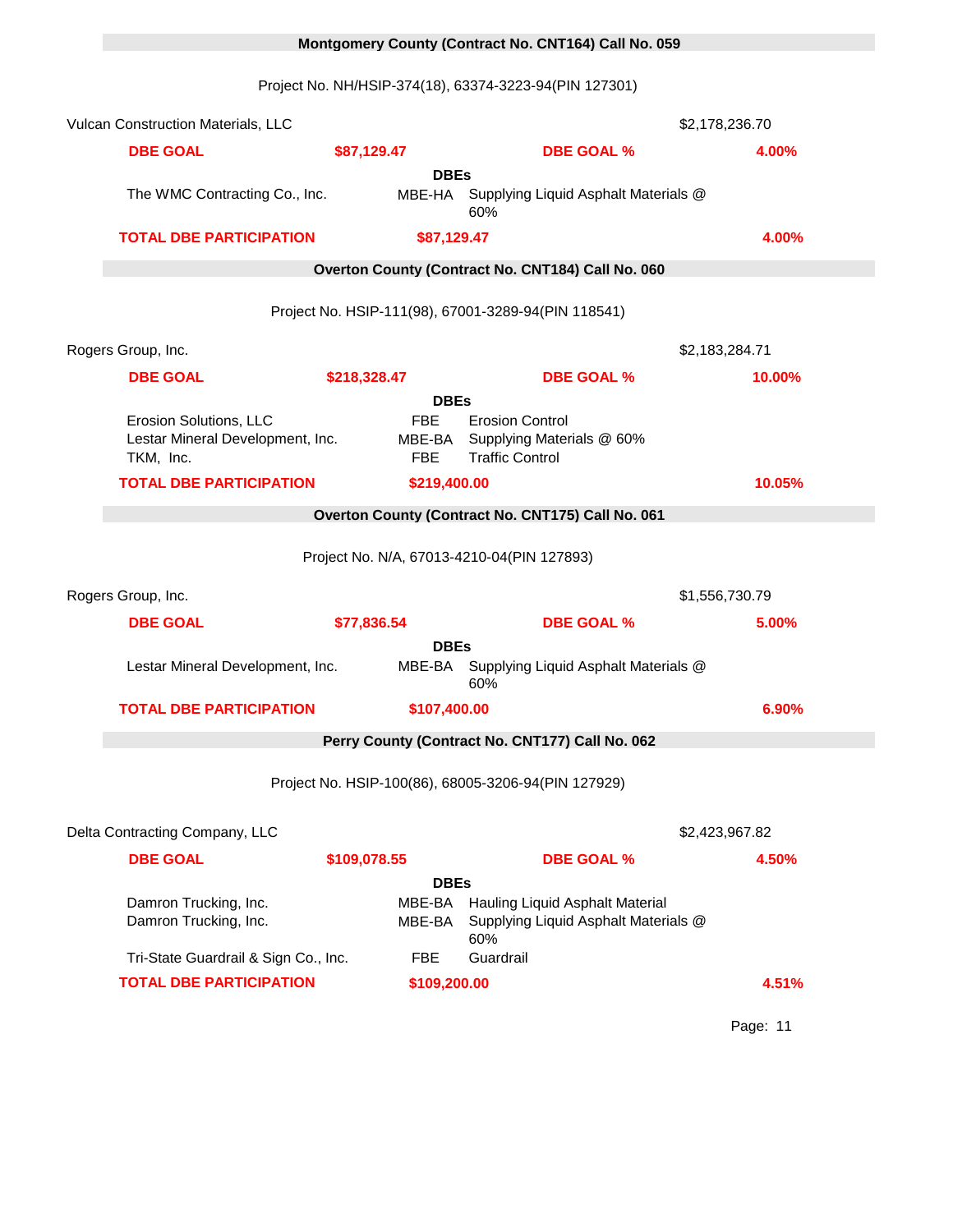# 0 **Polk County (Contract No. CNT148) Call No. 063**

Project No. HSIP-30(84), 70002-3230-94(PIN 127243), 70002-4230-04(PIN 127243)

| Talley Construction Company, Inc.                                  |              |                                                       |                                                                                   | \$1,012,289.04 |
|--------------------------------------------------------------------|--------------|-------------------------------------------------------|-----------------------------------------------------------------------------------|----------------|
| <b>DBE GOAL</b>                                                    | \$60,737.34  |                                                       | <b>DBE GOAL %</b>                                                                 | 6.00%          |
| Erosion Solutions, LLC<br>Pro-Mark, Inc.<br>Roadway Solutions, LLC |              | <b>DBEs</b><br><b>FBE</b><br><b>FBE</b><br><b>FBE</b> | Hauling Roadway Materials-Stone<br><b>Traffic Control</b><br>Guardrail            |                |
| <b>TOTAL DBE PARTICIPATION</b>                                     |              | \$60,800.00                                           |                                                                                   | 6.01%          |
|                                                                    |              |                                                       | Roane County (Contract No. CNT224) Call No. 065                                   |                |
|                                                                    |              |                                                       | Project No. STP/HSIP-1(399), 73004-3228-94(PIN 127837)                            |                |
| Rogers Group, Inc.                                                 |              |                                                       |                                                                                   | \$1,653,470.70 |
| <b>DBE GOAL</b>                                                    | \$124,010.30 |                                                       | <b>DBE GOAL %</b>                                                                 | 7.50%          |
|                                                                    |              | <b>DBEs</b>                                           |                                                                                   |                |
| International Traffic Systems, Inc.<br>Officer & Associates, Inc.  |              | <b>FBE</b><br><b>FBE</b>                              | <b>Signalization Work</b><br>Supplying Liquid Asphalt Materials @<br>60%          |                |
| <b>TOTAL DBE PARTICIPATION</b>                                     |              | \$124,010.30                                          |                                                                                   | 7.50%          |
|                                                                    |              |                                                       | Robertson County (Contract No. CNT080) Call No. 066                               |                |
|                                                                    |              |                                                       | Project No. NH/HSIP-11(105), 74004-3234-94(PIN 127285), 74004-8234-14(PIN 127285) |                |
| Vulcan Construction Materials, LLC                                 |              |                                                       |                                                                                   | \$1,989,391.50 |
| <b>DBE GOAL</b>                                                    | \$119,363.49 |                                                       | <b>DBE GOAL %</b>                                                                 | 6.00%          |
| The WMC Contracting Co., Inc.                                      |              | <b>DBEs</b><br>MBE-HA                                 | Supplying Liquid Asphalt Materials @<br>60%                                       |                |
| <b>TOTAL DBE PARTICIPATION</b>                                     |              | \$119,363.49                                          |                                                                                   | 6.00%          |
|                                                                    |              |                                                       | Rutherford County (Contract No. CNT178) Call No. 068                              |                |
|                                                                    |              |                                                       | Project No. HSIP-16(61), 75008-3210-94(PIN 127328), 75008-4210-04(PIN 127328)     |                |
| Rogers Group, Inc.                                                 |              |                                                       |                                                                                   | \$1,887,041.00 |
| <b>DBE GOAL</b>                                                    | \$113,222.46 |                                                       | <b>DBE GOAL %</b>                                                                 | 6.00%          |
| Lestar Mineral Development, Inc.                                   |              | <b>DBEs</b>                                           | MBE-BA Supplying Liquid Asphalt Materials @<br>60%                                |                |
| <b>TOTAL DBE PARTICIPATION</b>                                     |              | \$113,400.00                                          |                                                                                   | 6.01%          |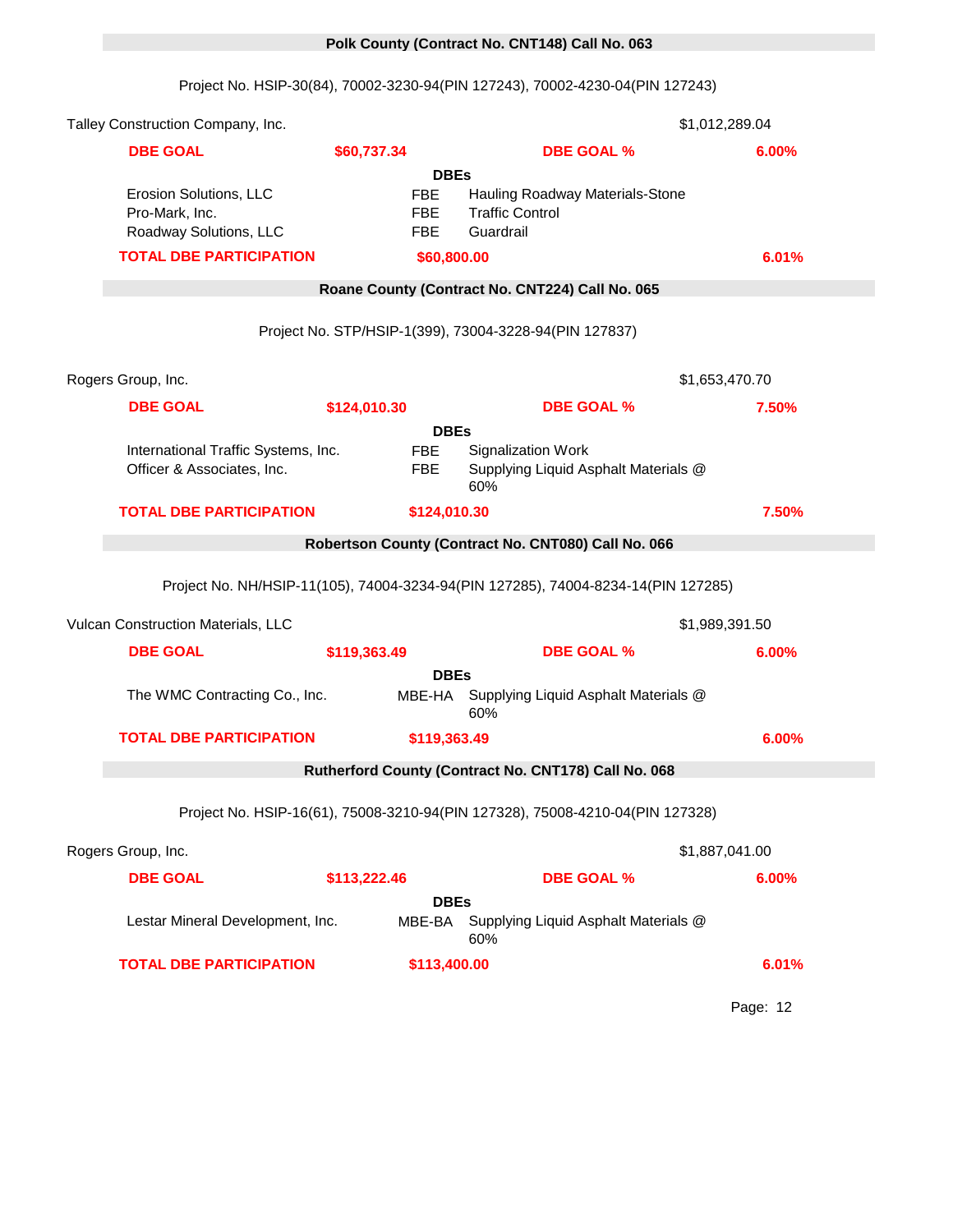# Project No. STP/HSIP-102(17), 75021-3207-94(PIN 127305), 75021-8207-14(PIN 127305) BWI MTN ii Inc. & dba Blue Water Industries 1596,403.25 **DBE GOAL \$41,784.20 DBE GOAL % 6.00% DBEs** Tennatee Services, Inc. The MBE-NA Hauling Liquid Asphalt Material **TOTAL DBE PARTICIPATION \$79,465.20 11.41%** 0 **Scott County (Contract No. CNT181) Call No. 070** Project No. NH/HSIP-29(112), 76001-3280-94(PIN 127839), 76001-8280-14(PIN 127839) Rogers Group, Inc. 15922 \$878,303.65 **DBE GOAL \$35,132.15 DBE GOAL % 4.00% DBEs** Officer & Associates, Inc. FBE Supplying Liquid Asphalt Materials @ 60% Pro-Mark, Inc. Traffic Control **FBE** Traffic Control **TOTAL DBE PARTICIPATION \$35,132.15 4.00%** 0 **Sevier County (Contract No. CNT200) Call No. 072** Project No. HSIP-338(8), 78007-3235-94(PIN 127126) Charles Blalock & Sons, Inc. 15902 \$1,696,669.71 **DBE GOAL \$84,833.49 DBE GOAL % 5.00% DBEs** ELC & Company, Inc. FBE Traffic Control ELC & Company, Inc. The FBE Hauling Roadway Materials-Stone ELC & Company, Inc. The FBE Hauling Roadway Materials Roadway Solutions, LLC FBE Guardrail **TOTAL DBE PARTICIPATION \$88,556.25 5.22%** 0 **Shelby County (Contract No. CNT218) Call No. 073** Project No. HSIP-3(146), 79016-3229-94(PIN 126315), 79016-4229-04(PIN 126315) Standard Construction Company, Inc. 15878 \$2,970,210.00 **DBE GOAL \$133,659.45 DBE GOAL % 4.50% DBEs** GCM, Inc. FBE Concrete Catch Basins, Endwalls, Etc.  $\overline{S}$ Kelly Road Builders, Inc. The MBE-BA Cold Planing Of Bituminous Plant Mix **TOTAL DBE PARTICIPATION \$429,215.10 14.45%**

0 **Rutherford County (Contract No. CNT157) Call No. 069**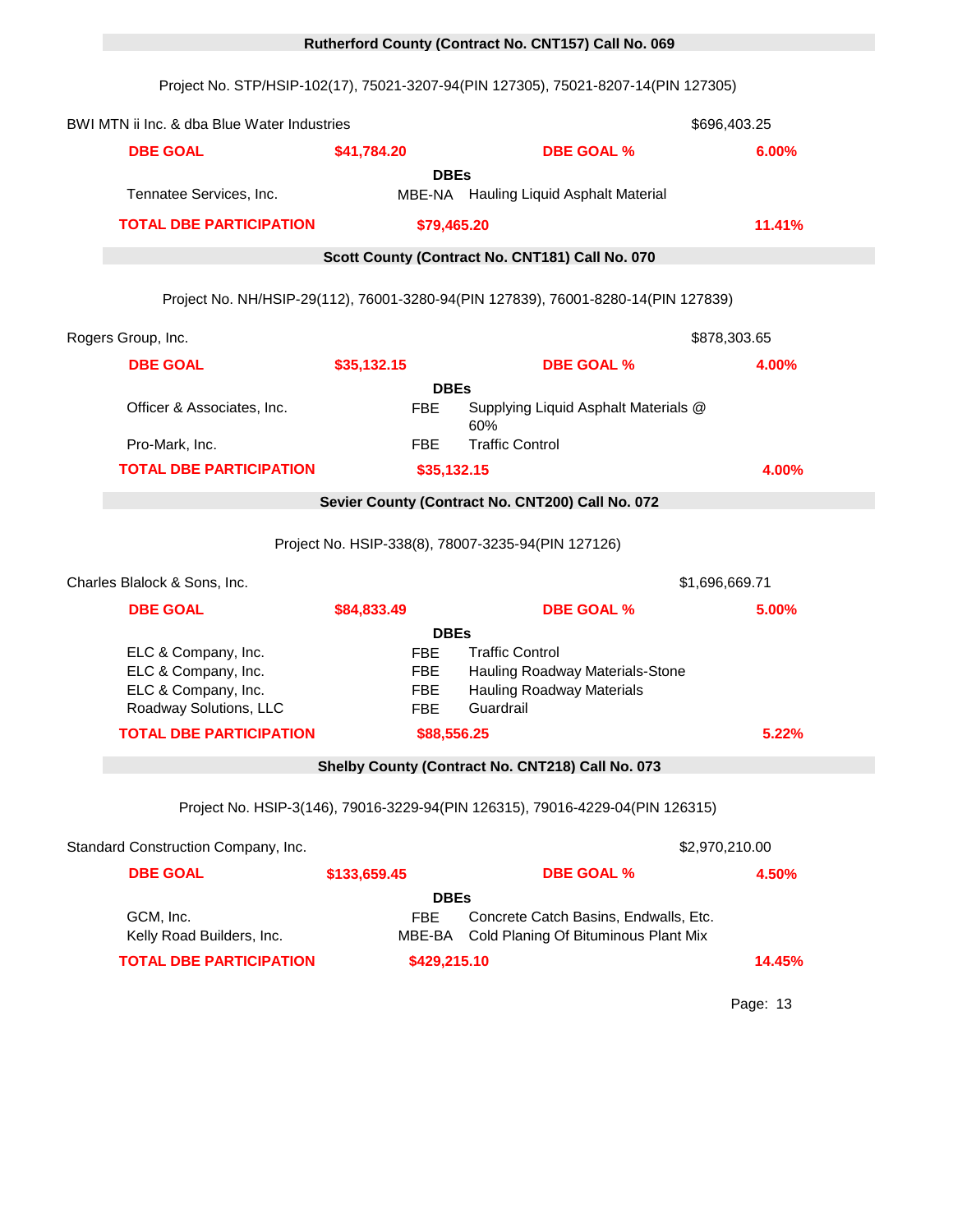#### 0 **Shelby County (Contract No. CNT166) Call No. 074**

Project No. NH/HSIP-385(32), 79187-3236-94(PIN 127340), 79187-8236-14(PIN 127340)

| Standard Construction Company, Inc.                                                                 |                          |                       | \$1,699,514.95                                                                     |        |
|-----------------------------------------------------------------------------------------------------|--------------------------|-----------------------|------------------------------------------------------------------------------------|--------|
| <b>DBE GOAL</b>                                                                                     | \$67,980.60              |                       | <b>DBE GOAL %</b>                                                                  | 4.00%  |
|                                                                                                     |                          | <b>DBEs</b>           |                                                                                    |        |
| F8th Construction Company, LLC<br>Kelly Road Builders, Inc.<br>Tri-State Guardrail & Sign Co., Inc. | <b>FBE</b><br><b>FBE</b> | MBE-BA                | Guardrail<br>Cold Planing Of Bituminous Plant Mix<br>Guardrail                     |        |
| <b>TOTAL DBE PARTICIPATION</b>                                                                      |                          | \$246,171.60          |                                                                                    | 14.48% |
|                                                                                                     |                          |                       | Shelby County (Contract No. CNT174) Call No. 075                                   |        |
|                                                                                                     |                          |                       | Project No. STP/HSIP-175(26), 79040-3238-94(PIN 127355), 79040-8238-14(PIN 127355) |        |
| Standard Construction Company, Inc.                                                                 |                          |                       | \$1,295,858.08                                                                     |        |
| <b>DBE GOAL</b>                                                                                     | \$51,834.32              |                       | <b>DBE GOAL %</b>                                                                  | 4.00%  |
| Kelly Road Builders, Inc.                                                                           |                          | <b>DBEs</b>           | MBE-BA Cold Planing Of Bituminous Plant Mix                                        |        |
| <b>TOTAL DBE PARTICIPATION</b>                                                                      |                          | \$58,291.00           |                                                                                    | 4.50%  |
|                                                                                                     |                          |                       | Sumner County (Contract No. CNT168) Call No. 076                                   |        |
|                                                                                                     |                          |                       |                                                                                    |        |
|                                                                                                     |                          |                       | Project No. N/A, 83076-4254-04(PIN 127303), 83076-8254-14(PIN 127303)              |        |
| Rogers Group, Inc.                                                                                  |                          |                       | \$1,977,208.04                                                                     |        |
| <b>DBE GOAL</b>                                                                                     | \$98,860.40              |                       | <b>DBE GOAL %</b>                                                                  | 5.00%  |
| Lestar Mineral Development, Inc.                                                                    |                          | <b>DBEs</b>           | MBE-BA Supplying Liquid Asphalt Materials @<br>60%                                 |        |
| <b>TOTAL DBE PARTICIPATION</b>                                                                      |                          | \$99,000.00           |                                                                                    | 5.01%  |
|                                                                                                     |                          |                       | Sumner County (Contract No. CNT155) Call No. 077                                   |        |
|                                                                                                     |                          |                       |                                                                                    |        |
|                                                                                                     |                          |                       | Project No. STP/HSIP-174(28), 83027-3222-94(PIN 128090), 83027-8222-14(PIN 128090) |        |
| Rogers Group, Inc.                                                                                  |                          |                       | \$1,693,113.20                                                                     |        |
| <b>DBE GOAL</b>                                                                                     | \$101,586.79             |                       | <b>DBE GOAL %</b>                                                                  | 6.00%  |
| Lestar Mineral Development, Inc.                                                                    |                          | <b>DBEs</b><br>MBE-BA | Supplying Liquid Asphalt Materials @<br>60%                                        |        |
| <b>TOTAL DBE PARTICIPATION</b>                                                                      |                          | \$111,264.00          |                                                                                    | 6.57%  |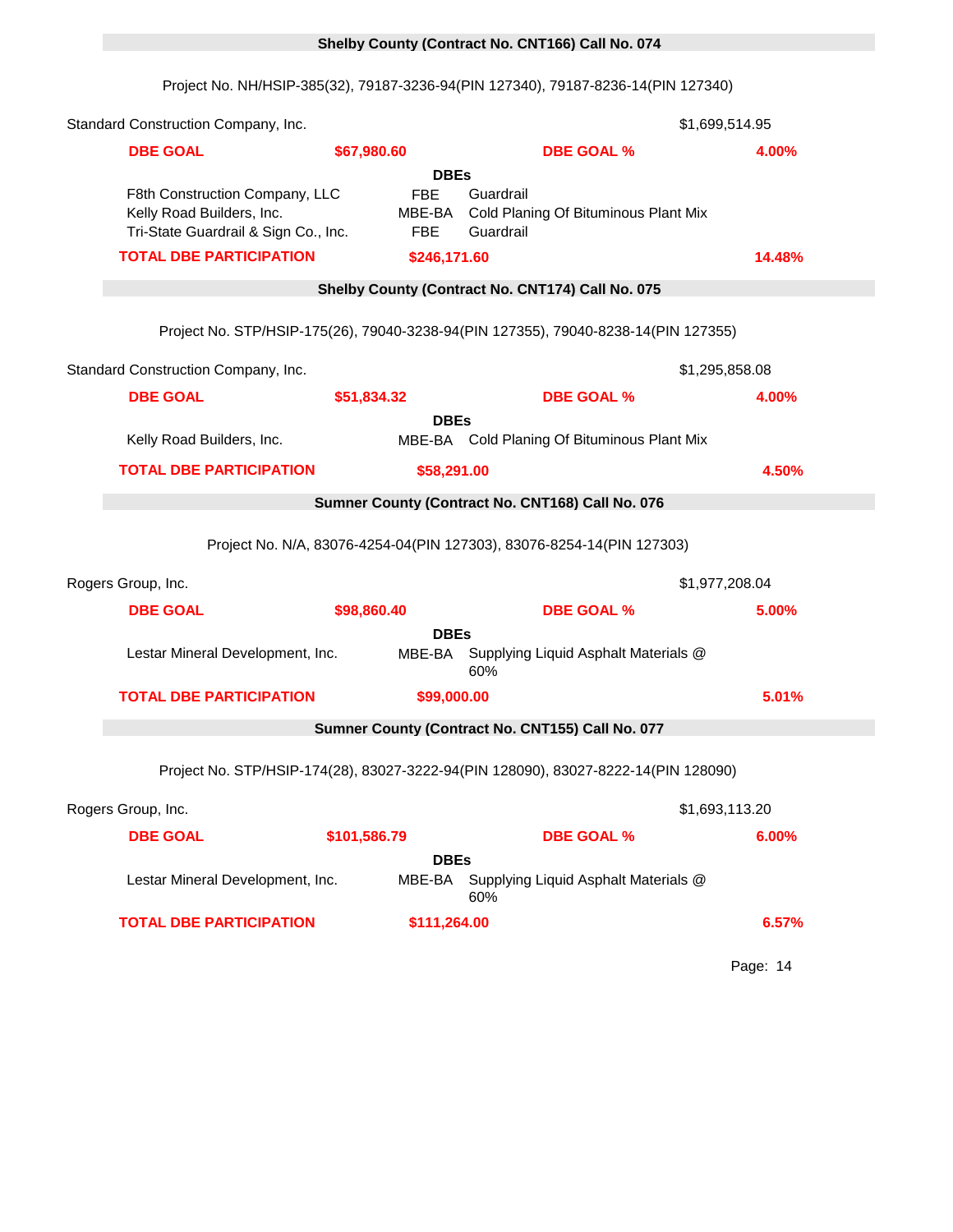# 0 **Sumner County (Contract No. CNT194) Call No. 078**

Project No. STP/HSIP-25(60), 83005-3251-94(PIN 127296), 83005-8251-14(PIN 127296)

| Charles Deweese Construction, Inc.                                                |             |                                         |                                                                               | \$1,012,441.01 |
|-----------------------------------------------------------------------------------|-------------|-----------------------------------------|-------------------------------------------------------------------------------|----------------|
| <b>DBE GOAL</b>                                                                   | \$80,995.28 |                                         | <b>DBE GOAL %</b>                                                             | 8.00%          |
|                                                                                   |             | <b>DBEs</b>                             |                                                                               |                |
| Grade A Construction, LLC<br>Professional Traffic Control Services,<br><b>LLC</b> |             | <b>FBE</b><br><b>FBE</b>                | Concrete Catch Basins, Endwalls, Etc.<br><b>Traffic Control</b>               |                |
| <b>TOTAL DBE PARTICIPATION</b>                                                    |             | \$82,787.60                             |                                                                               | 8.18%          |
|                                                                                   |             |                                         | Sumner County (Contract No. CNT180) Call No. 079                              |                |
|                                                                                   |             |                                         | Project No. STP-NH-6(132), 83077-8221-14(PIN 127326)                          |                |
| Rogers Group, Inc.                                                                |             |                                         |                                                                               | \$678,966.10   |
| <b>DBE GOAL</b>                                                                   | \$40,737.97 |                                         | <b>DBE GOAL %</b>                                                             | 6.00%          |
|                                                                                   |             | <b>DBEs</b>                             |                                                                               |                |
| Lestar Mineral Development, Inc.                                                  |             | MBE-BA                                  | Supplying Liquid Asphalt Materials @<br>60%                                   |                |
| <b>TOTAL DBE PARTICIPATION</b>                                                    |             | \$40,800.00                             |                                                                               | 6.01%          |
|                                                                                   |             |                                         | Tipton County (Contract No. CNT183) Call No. 080                              |                |
|                                                                                   |             |                                         | Project No. HSIP-59(28), 84005-3223-94(PIN 127345), 84005-4223-04(PIN 127345) |                |
| Lehman-Roberts Company                                                            |             |                                         |                                                                               | \$2,135,437.18 |
| <b>DBE GOAL</b>                                                                   | \$64,063.12 |                                         | <b>DBE GOAL %</b>                                                             | 3.00%          |
| GCM, Inc.<br>Tri-State Guardrail & Sign Co., Inc.                                 |             | <b>DBEs</b><br><b>FBE</b><br><b>FBE</b> | <b>Curb and Gutter</b><br>Guardrail                                           |                |
| <b>TOTAL DBE PARTICIPATION</b>                                                    |             | \$68,540.00                             |                                                                               | 3.21%          |
|                                                                                   |             |                                         | Trousdale County (Contract No. CNT169) Call No. 082                           |                |
|                                                                                   |             |                                         | Project No. HSIP-10(79), 85002-3209-94(PIN 127332), 85002-4209-04(PIN 127332) |                |
| Rogers Group, Inc.                                                                |             |                                         |                                                                               | \$695,525.50   |
| <b>DBE GOAL</b>                                                                   | \$48,686.79 |                                         | <b>DBE GOAL %</b>                                                             | 7.00%          |
|                                                                                   |             | <b>DBEs</b>                             |                                                                               |                |
| Lestar Mineral Development, Inc.                                                  |             | MBE-BA                                  | Supplying Liquid Asphalt Materials @<br>60%                                   |                |
| <b>TOTAL DBE PARTICIPATION</b>                                                    |             | \$49,302.00                             |                                                                               | 7.09%          |
|                                                                                   |             |                                         |                                                                               |                |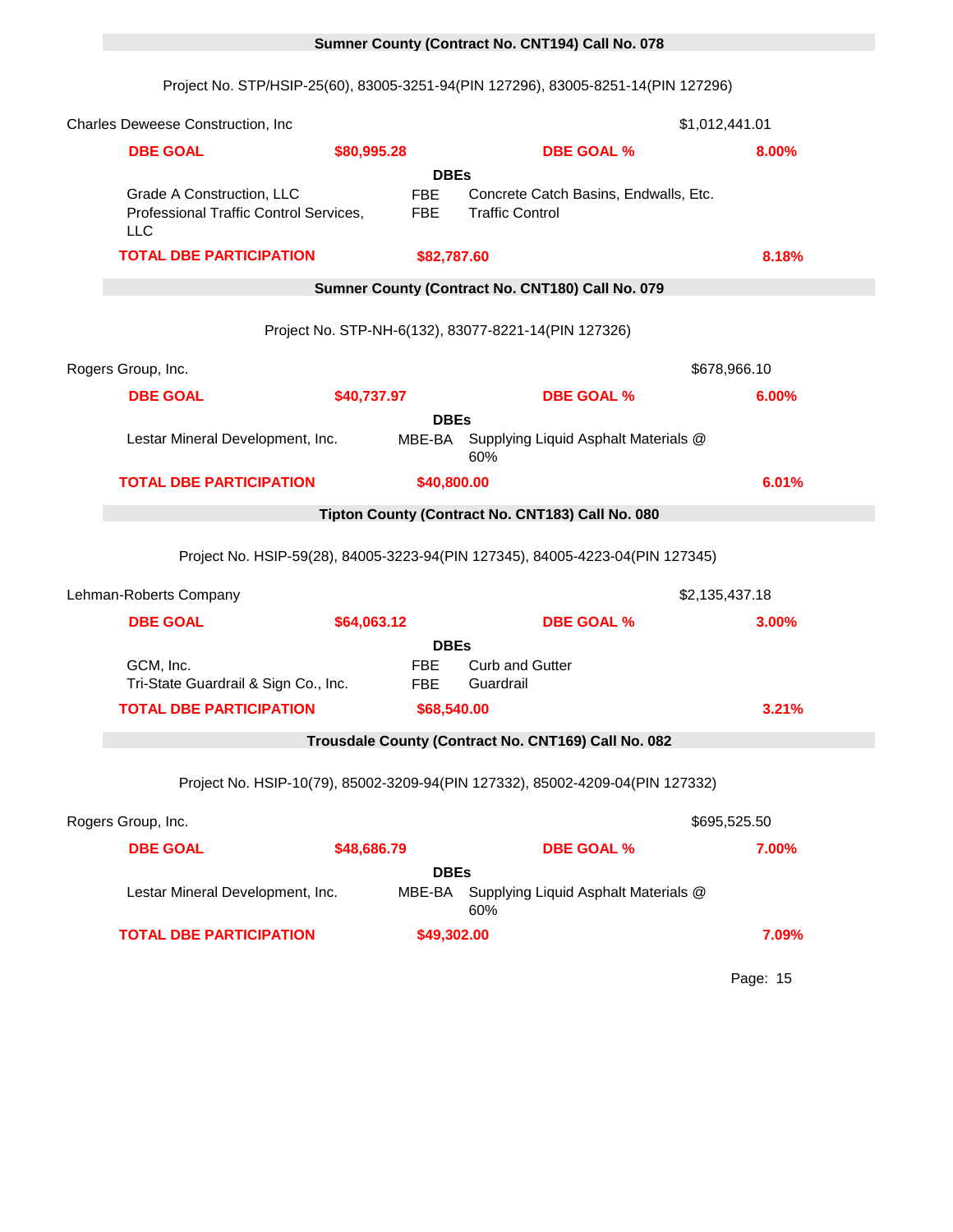# 0 **Van Buren County (Contract No. CNT142) Call No. 084**

Project No. STP-284(15), 88028-8206-14(PIN 127189)

| Rogers Group, Inc.                                               |                          |                                                                                   | \$340,189.32   |
|------------------------------------------------------------------|--------------------------|-----------------------------------------------------------------------------------|----------------|
| <b>DBE GOAL</b>                                                  | \$20,411.36              | <b>DBE GOAL %</b>                                                                 | 6.00%          |
|                                                                  | <b>DBEs</b>              |                                                                                   |                |
| Lestar Mineral Development, Inc.                                 | MBE-BA                   | Supplying Liquid Asphalt Materials @<br>60%                                       |                |
| TKM, Inc.                                                        | <b>FBE</b>               | <b>Traffic Control</b>                                                            |                |
| <b>TOTAL DBE PARTICIPATION</b>                                   | \$38,136.00              |                                                                                   | 11.21%         |
|                                                                  |                          | Washington County (Contract No. CNT222) Call No. 086                              |                |
|                                                                  |                          | Project No. NH/HSIP-34(118), 90003-3224-94(PIN 127134), 90003-8224-14(PIN 127134) |                |
| Summers-Taylor, Inc.                                             |                          |                                                                                   | \$2,717,863.40 |
| <b>DBE GOAL</b>                                                  | \$149,482.49             | <b>DBE GOAL %</b>                                                                 | 5.50%          |
|                                                                  | <b>DBEs</b>              |                                                                                   |                |
| <b>ALH Construction Company</b><br>Dykes Trucking, Inc.          | <b>FBE</b><br><b>FBE</b> | <b>Concrete Flat Work</b><br>Hauling Roadway Materials-Pea Gravel                 |                |
| International Traffic Systems, Inc.                              | <b>FBE</b>               | <b>Signalization Work</b>                                                         |                |
| <b>TOTAL DBE PARTICIPATION</b>                                   | \$158,563.00             |                                                                                   | 5.83%          |
|                                                                  |                          | Weakley County (Contract No. CNT208) Call No. 087                                 |                |
|                                                                  |                          | Project No. HSIP-190(10), 92020-3213-94(PIN 127349)                               |                |
| Ford Construction Company                                        |                          |                                                                                   | \$2,124,419.56 |
| <b>DBE GOAL</b>                                                  | \$63,732.59              | <b>DBE GOAL %</b>                                                                 | 3.00%          |
|                                                                  | <b>DBEs</b>              |                                                                                   |                |
| Interstate Transportation, LLC<br>Interstate Transportation, LLC | <b>FBE</b><br><b>FBE</b> | Hauling Liquid Asphalt Material<br>Supplying Liquid Asphalt Materials @<br>60%    |                |
| <b>TOTAL DBE PARTICIPATION</b>                                   | \$70,252.50              |                                                                                   | 3.31%          |
|                                                                  |                          |                                                                                   |                |
|                                                                  |                          | Project No. NH-1(396), 93001-8265-14(PIN 127170), 93035-8208-14(PIN 127882)       |                |
| Whitaker Contracting Corp.                                       |                          |                                                                                   | \$1,534,227.64 |
| <b>DBE GOAL</b>                                                  | \$107,395.93             | <b>DBE GOAL %</b>                                                                 | 7.00%          |
|                                                                  | <b>DBEs</b>              |                                                                                   |                |
| First Place Finish, Inc.                                         | <b>FBE</b>               | <b>Traffic Control</b>                                                            |                |
| Rutherford Contracting, Inc.<br>TKM, Inc.                        | MBE-BA<br><b>FBE</b>     | Hauling Liquid Asphalt Material<br><b>Traffic Control</b>                         |                |
| <b>TOTAL DBE PARTICIPATION</b>                                   | \$175,478.00             |                                                                                   | 11.44%         |
|                                                                  |                          |                                                                                   |                |